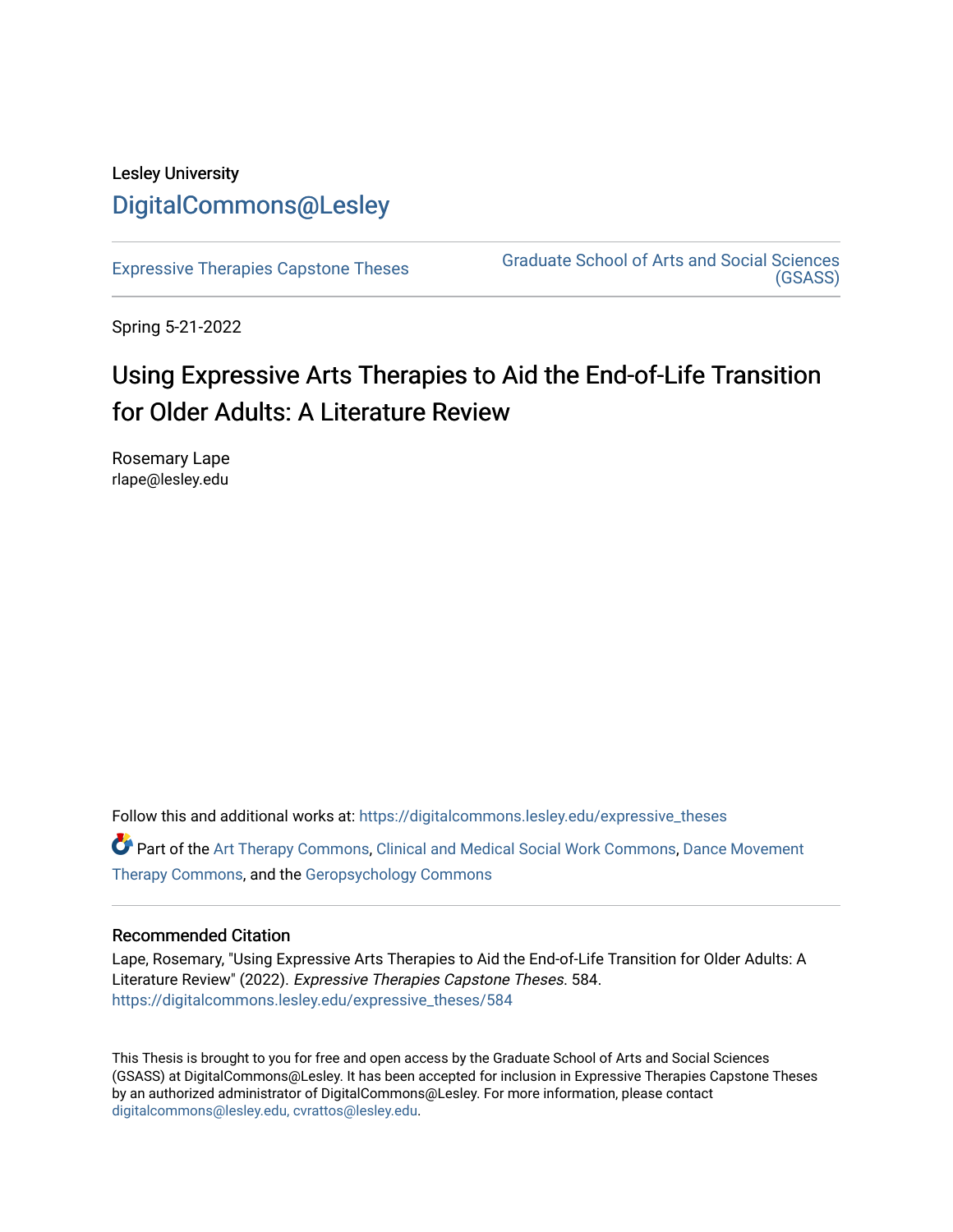## **Using Expressive Arts Therapies to Aid the End-of-Life Transition for Older Adults: A**

### **Literature Review**

Capstone Thesis

Lesley University

May 5, 2022

Rosemary Lape

Dance/Movement Therapy

Jena Leake, PhD, REAT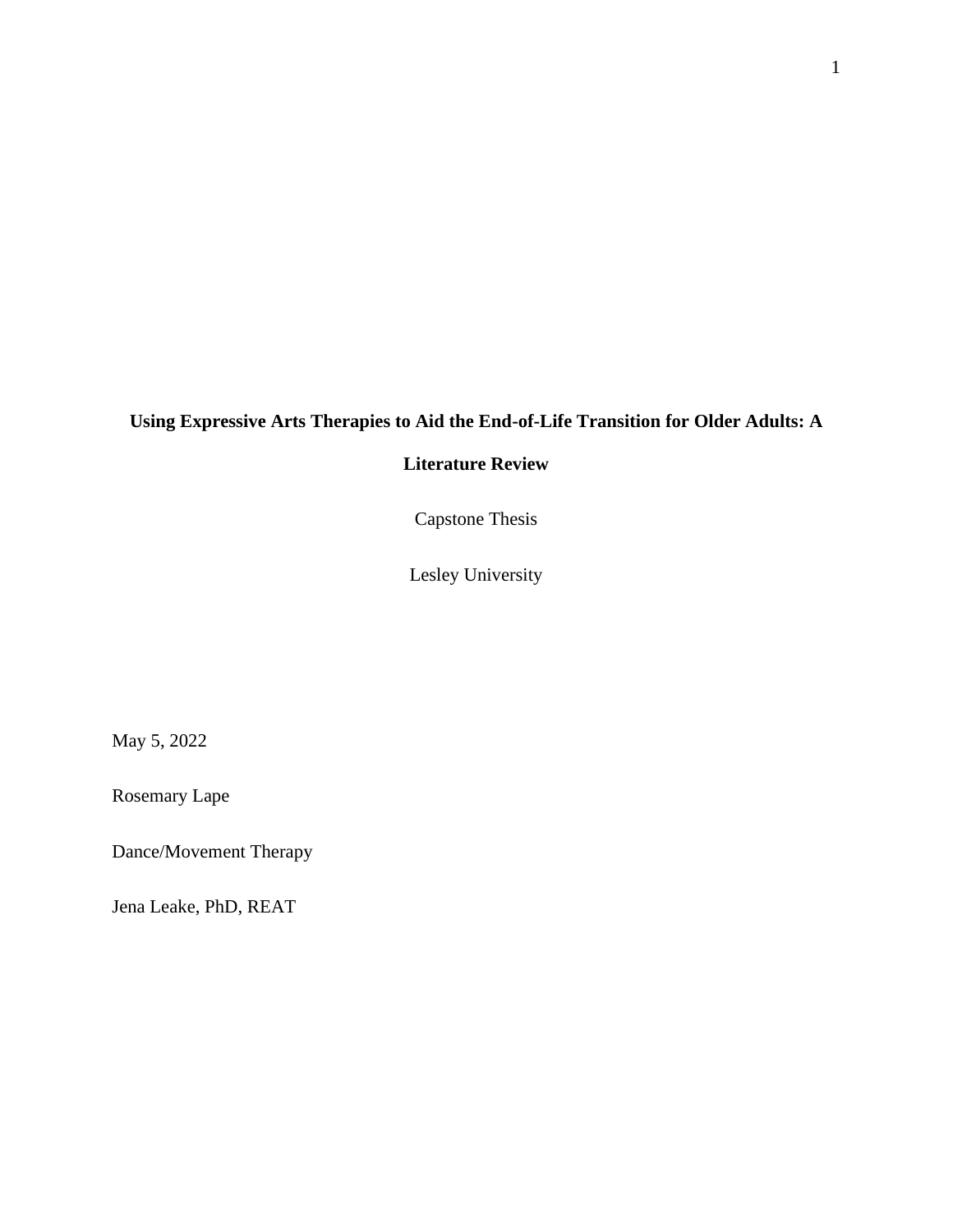#### **Abstract**

This literature review presents the use of expressive arts therapies as they may be applied to endof-life care for older adults. Death is inevitable and if given the chance to prepare, the expressive arts modalities provide a foundation to process the emotions associated with the ending of a life on earth. Expressive arts provide the opportunity to communicate in non-traditional ways which have the ability to locate subconscious themes. End-of-life care previously revolved around pain management. In more recent years it has evolved to caring for the whole person emotionally, socially, psychologically, and physically. Sources were found utilizing resources provided by Lesley University library services and included peer-reviewed articles and books. Findings included the benefits of music therapy and art therapy for older adults in end-of-life care. When applying expressive arts modalities to end-of-life care, patients are likely to benefit from increasing feelings of autonomy, clarity in their lives, and feeling a sense of community with other people in end-of-life care.

*Keywords: expressive arts therapy, palliative care, movement score, body map, death, dying Author Identity Statement: The author identifies as a heterosexual, Asian-American woman.*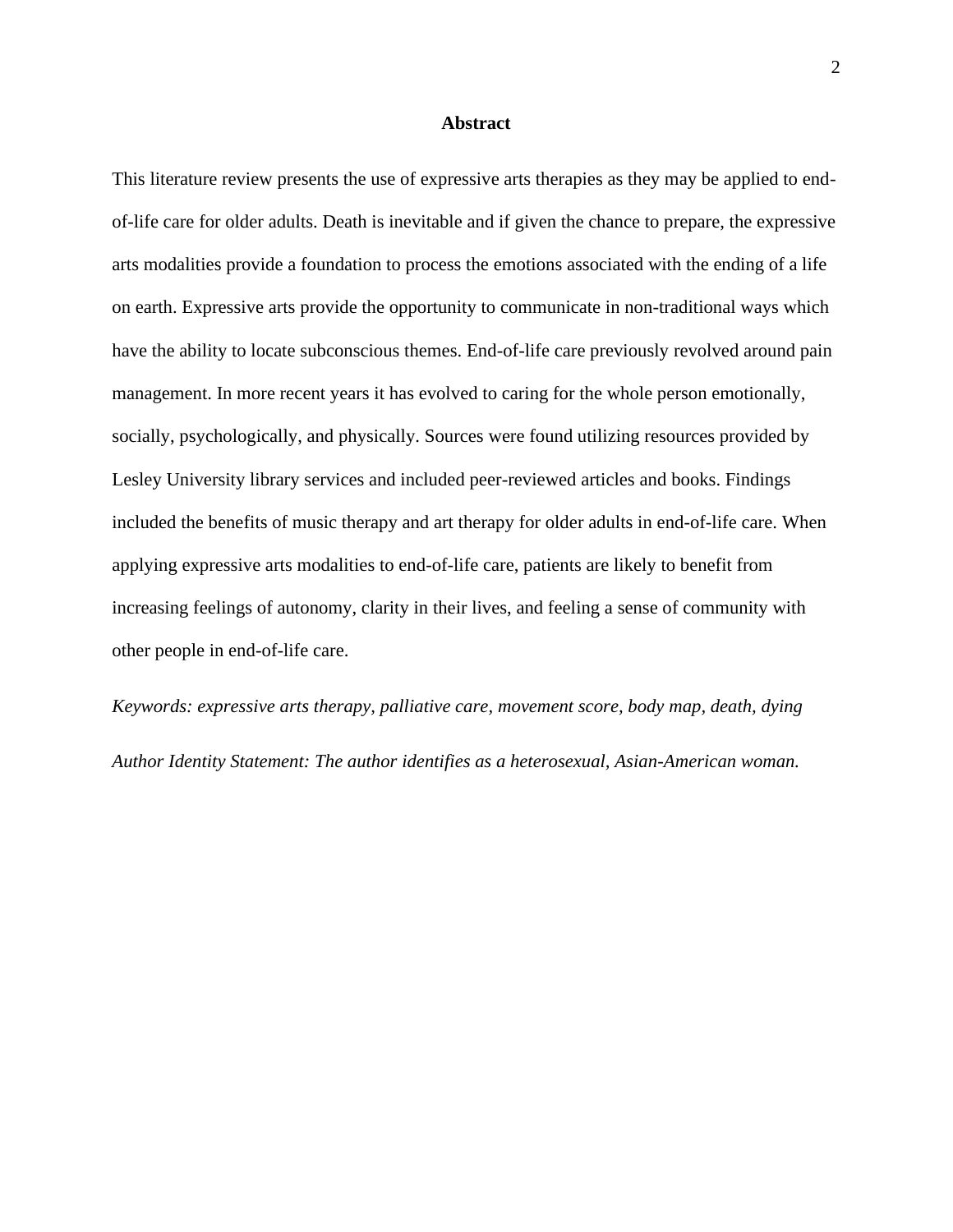## **Using Expressive Arts Therapies to Aid the End-of-Life Transition for Older Adults: A Literature Review**

Death may be the greatest of all human blessings.

#### —Socrates

Death and dying are inevitable parts of the lifespan. This thesis aims to understand the role of expressive arts therapies in a community of older adults who are readying to end their physical life. Expressive arts therapies are the use of various modalities to express oneself in addition to talk therapy. The International Expressive Arts Therapy Association described expressive arts as a combination of creative processes that inspired personal growth and encouraged community development (2017). The modalities mentioned by the International Expressive Arts Therapy Association were drama, writing, music, visual arts, and dance/movement. Expressive arts therapies have been found to foster connections and to empower those who participated in music therapy activities including songwriting to feel more in control of their experience of dying (Pommeret et al., 2019). Finding or strengthening connections with loved ones and increasing feelings of empowerment created a more positive daily outlook as patients felt dignity, peace, and acceptance during this time (Hogan, 1998).

The National Hospice and Palliative Care Organization (NHPCO, 2019) explained the difference between palliative care and hospice to be the following: anyone with a serious illness can be treated in palliative care compared to hospice, which is intended for anyone doctors think have usually less than six months to live. Palliative care and hospice care both try to relieve symptoms, but only palliative care has the option to continue curative treatments. In this thesis, the term end-of-life care includes palliative care and hospice care. Patients in hospice care face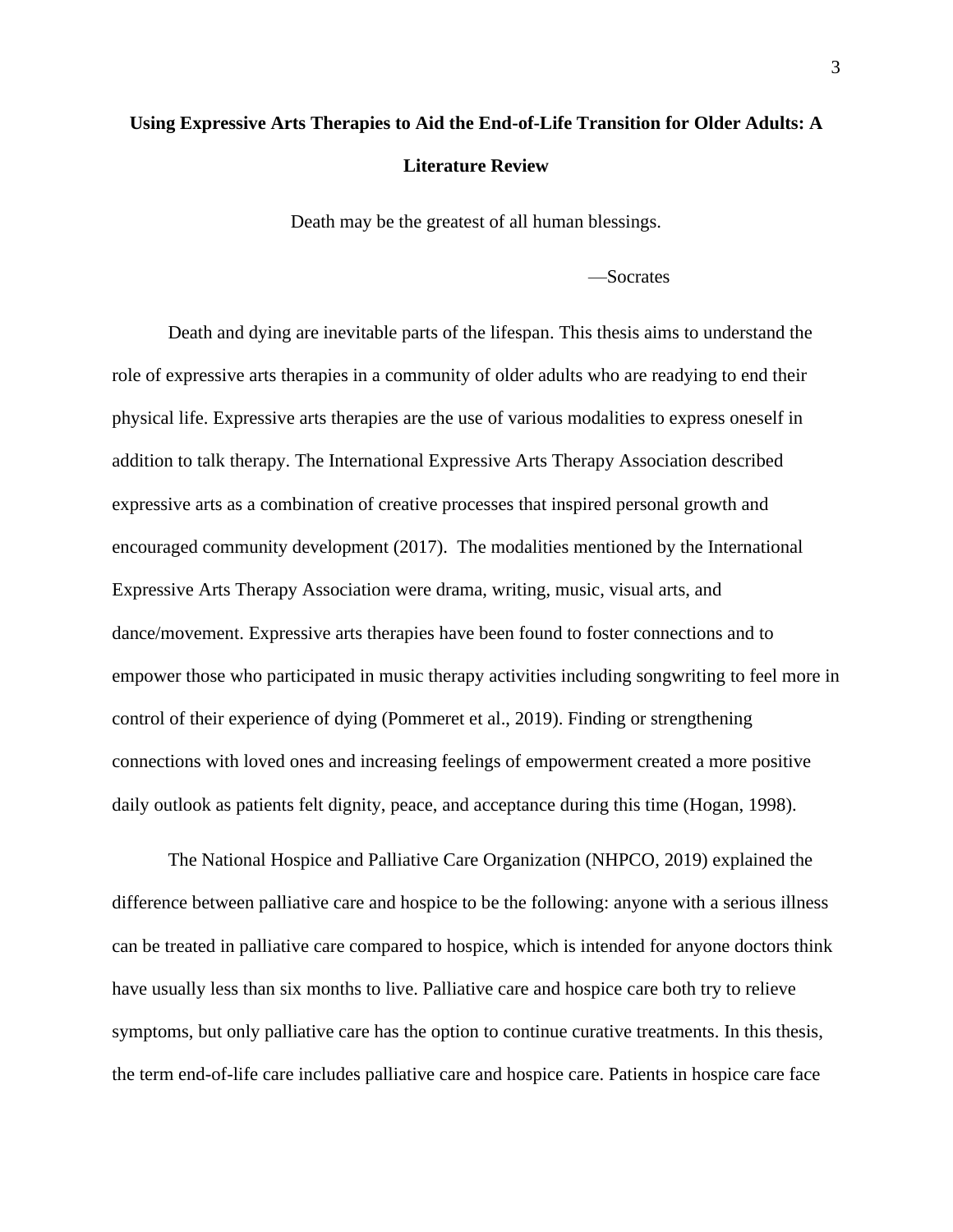death every day, and struggle with pain management, emotional and mental strain, decreased mobility, and seeking closure (Dillenbeck & Hammond-Meier, 2009; Turner et al., 2016; Woloszyn et al., 2021). Additionally, Rusch et al. (2020) identified some questions of legacy people have at the end of their life, including: what kind of legacy am I leaving behind, or how can I develop a legacy to leave behind? Expressive arts therapies can be used to find closure, explore feelings and emotions that have not been touched in a significant amount of time, and to help maintain some sense of routine (Heath & Lings, 2012; Hogan, 1998; Rusch et al., 2020). Some individuals reported experiencing better pain tolerance as their attention is drawn elsewhere (DeNora, 2012; Heath & Lings, 2012; Pommeret et al., 2019).

I chose this topic to gain a deeper understanding of the experiences of those who are dying. I have learned about some of the emotions felt by individuals approaching the end of their lives, how they process those emotions, and what modalities or interventions they found helpful. Increased age often correlates to decreased health and mobility (Dillenbeck & Hammond-Meier, 2009). Utilizing the expressive arts, Woloszyn et al. (2021) found that even a small focus on a particular group of muscles can improve the functions of daily living for older individuals. Music therapy has been found to be beneficial in processing the emotions when approaching death (DeNora, 2012; Forrest, 2000; Heath & Lings, 2012; and Hogan, 1998).

I planned to focus on dance movement therapy's application to end-of-life care, but given the limited research, I chose to expand my search to include expressive therapies, using the definition provided by the International Expressive Arts Therapy Association (2017). Music therapy was found to be beneficial for individuals who are in end-of-life care due to music's connection to the brain and memory (Soufineyestani, 2021; Forrest, 2000). Music is also a form of expression in which the client does not need to come up with anything new and can identify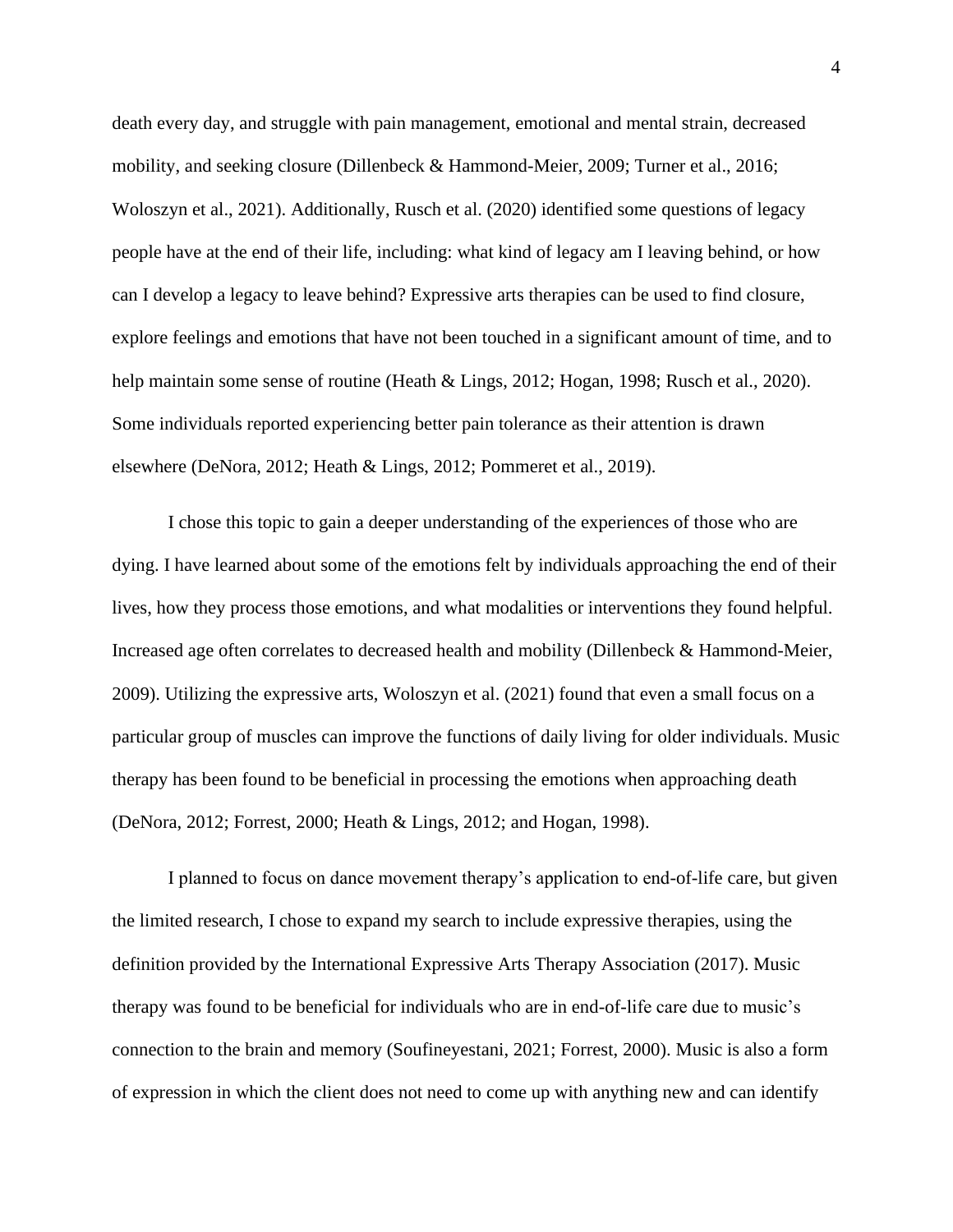with pre-written lyrics in songs or how the music makes them feel (Forrest, 2000; Pommeret et al., 2019).

In this thesis, I critically review the literature on multiple expressive arts therapy modalities, including music, drama, writing, and dance/movement therapies and their application to end-of-life care, palliative care, and hospice care. I discuss the implications for older adults in end-of-life care, their families, front-line care workers with these populations, and the expressive arts modalities as a therapeutic service. Furthermore, I make recommendations for the intersectionality of expressive arts therapy and end-of-life care–specifically, highlighting less researched modalities within this population such as dance/movement.

#### **Literature Review**

#### **Method**

The method I used in my literature review to determine which sources I would use and how I would acquire them included the following: asking my research consultant who is involved in the professional work related to my population for recommendations, utilizing the Lesley University Library services, and Google Scholar. My research consultant is a boardcertified dance movement therapist who specializes in bereavement therapy for children, adolescents, and young adults. I searched the following key terms: expressive arts therapies, art therapy, music therapy, dance therapy, drama therapy, bibliotherapy, movement therapy, oncology, palliative care, end-of-life care, and hospice. These key terms were mixed and matched to find the most relevant search results to the query. I did not exclude articles written in languages other than English. For such articles, I was advised to download the article as a PDF, and upload to Google Translate by the Lesley University librarians. I searched specifically for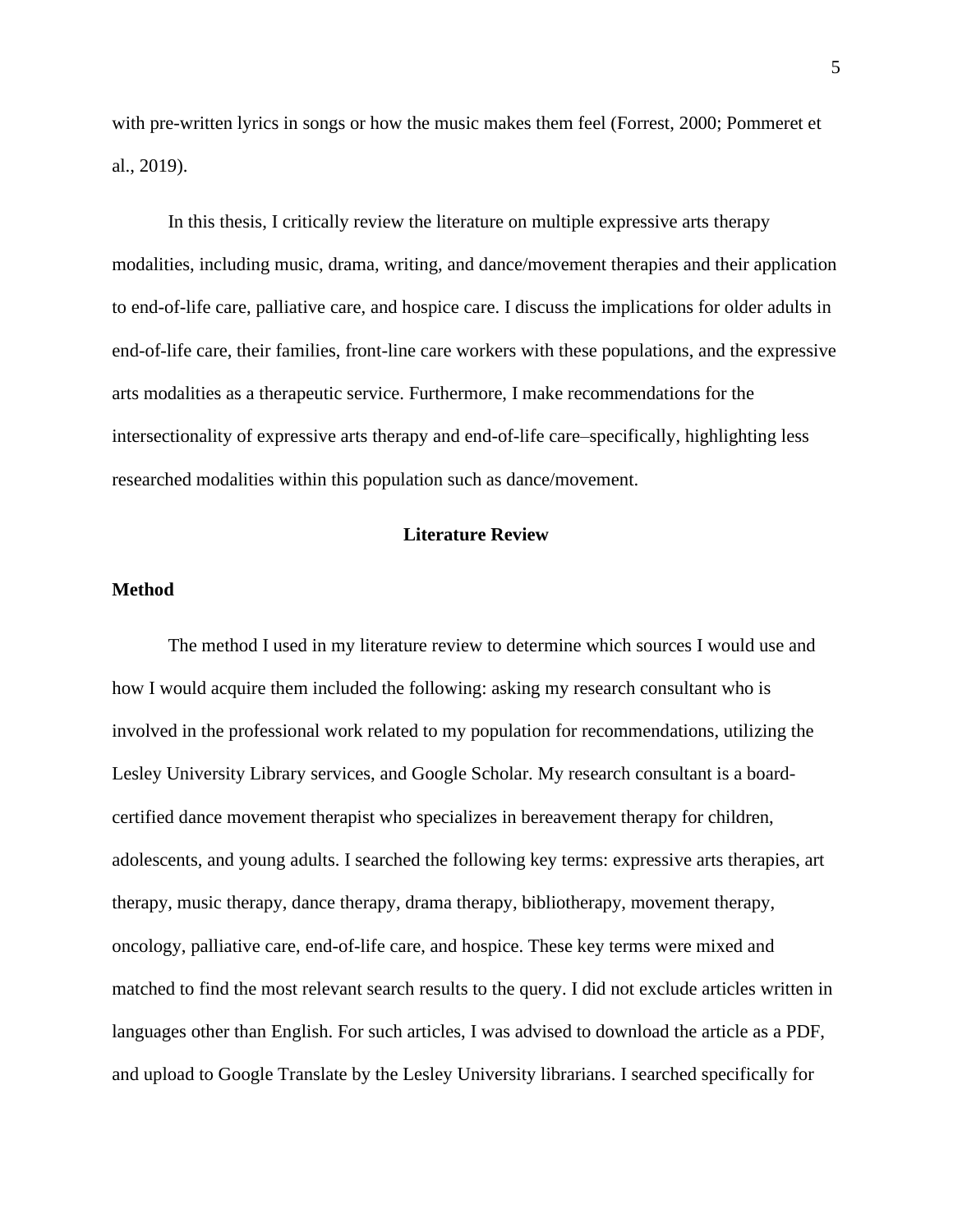older adults with various expressive arts therapies modalities to maintain the focus of the literature. There were no diagnoses that included or excluded researched articles. This literature review also required sources be peer reviewed. This set of conditions led to a diverse range of sources and various cultural differences to be explored.

#### **Palliative Care**

The World Health Organization (WHO, 2020) describes palliative care as focusing on improving quality of life for the patient and their family when the patient is not responsive to treatment. The WHO estimated only 14% of people who need palliative care receive it. Individuals in palliative care may have the following diagnoses: "cardiovascular diseases, cancer, chronic respiratory diseases, AIDS, diabetes, kidney failure, chronic liver disease, multiple sclerosis, Parkinson's disease, rheumatoid arthritis, neurological disease, dementia, congenital anomalies, and drug-resistant tuberculosis" (WHO, 2020, para. 4). Pain management is one of the most reported areas of care for patients in palliative care. Part of improving the quality of life for patients in palliative care is ensuring clear and effective communication is occurring between the patient, their family, and their care team. As Sunatak (2019) described, good communication leads to trust, which is especially important when in the final stage of the lifespan as patients may be experiencing fear among other emotional reactions.

The history of palliative care can be traced to the 1960s and is heavily based on oncology (Clark, 2007). The terms palliative care and hospice care were not widely used in the 1960s. There were no professional groups, and the few programs that were available were run by religious groups. This time period presented a lot of transition as doctors, social workers, and social scientists began to shift their focus from curative treatment to comfort care. In 2002, a review of palliative care programs in hospitals showed they were still in their early stages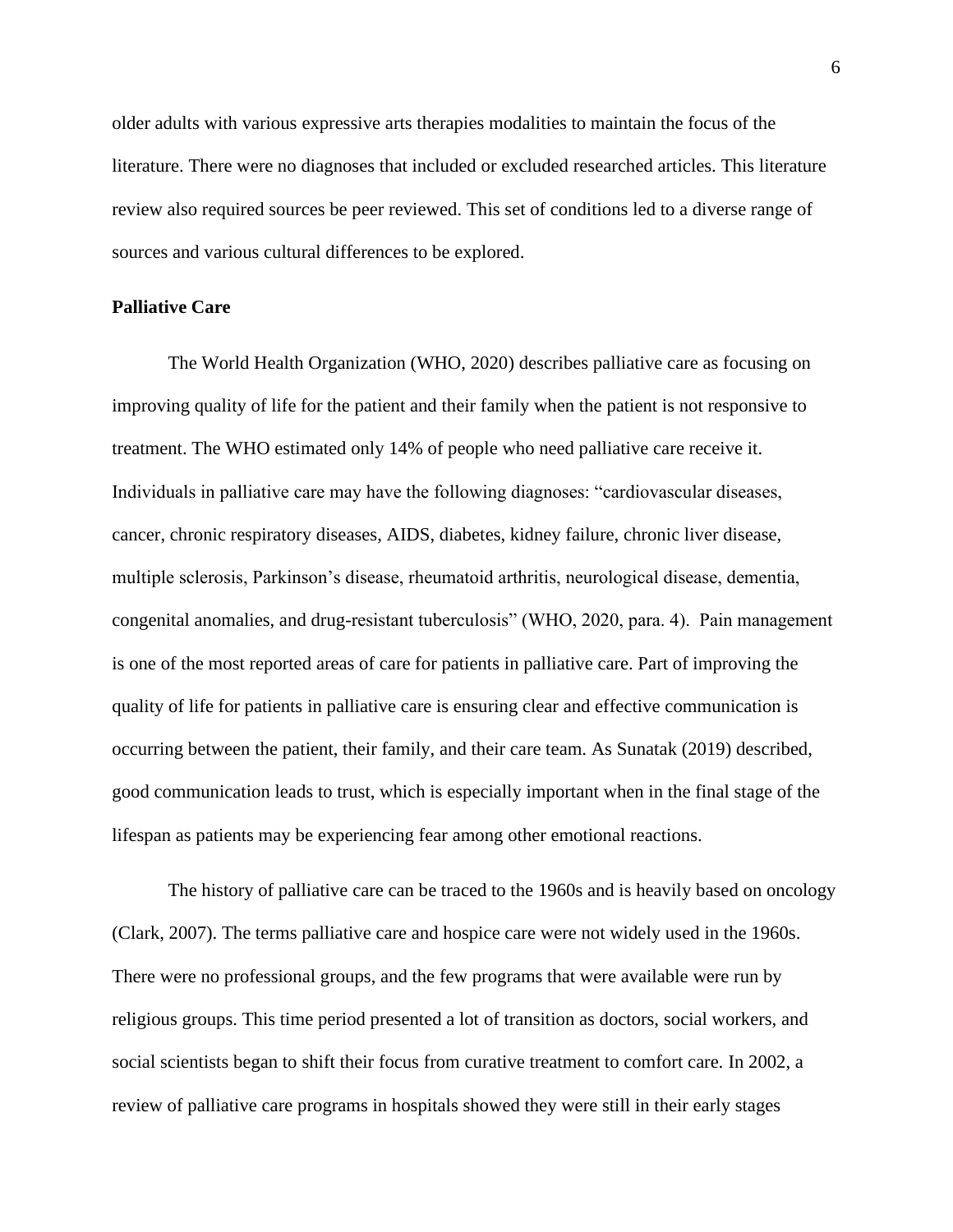regarding efficacy, following the finding that the earlier a patient comes to palliative care support the less pain they experience due to better pain management techniques. Palliative care established its own sector of care in general medicine in 1987. In the early 2000s, palliative care was still developing in Latin America, Canada, the United States, Australia, and Asia.

#### **Hospice Care**

The National Hospice and Palliative Care Organization reported hospice care is provided to individuals who have less than six months to live (NHPCO, 2019). The history of hospice care can be found intertwined with the history of palliative care. Clark (2007) found hospice care centers in 1950s London, UK studied pain relief techniques; specifically, the "Brompton Cocktail…a mixture of morphine hydrocholoride, cocaine hydrochloride, alcohol, syrup, and chloroform water" (p. 432). According to Clark (2007), New Haven, CT was the home of the first hospice service in the United States in 1974. Hospice care in the United States was found to be broader than just oncology patients, and during the 1990s even more developments were made including the establishment of professional groups dedicated to hospice care. Nelson-Becker (2006) found four common themes among older adults in hospice care: redefinition of self, influence of religion, social awareness and upkeep, and independence. Like palliative care, hospice care began with the transition that death is a natural part of a lived experience, which was a departure from the previous held belief that tried to fight death (Dillenbeck  $\&$  Hammond-Meier, 2009). Hospice care provided patients options and allowed them to maintain dignity in their final stages.

#### **Grief and Bereavement**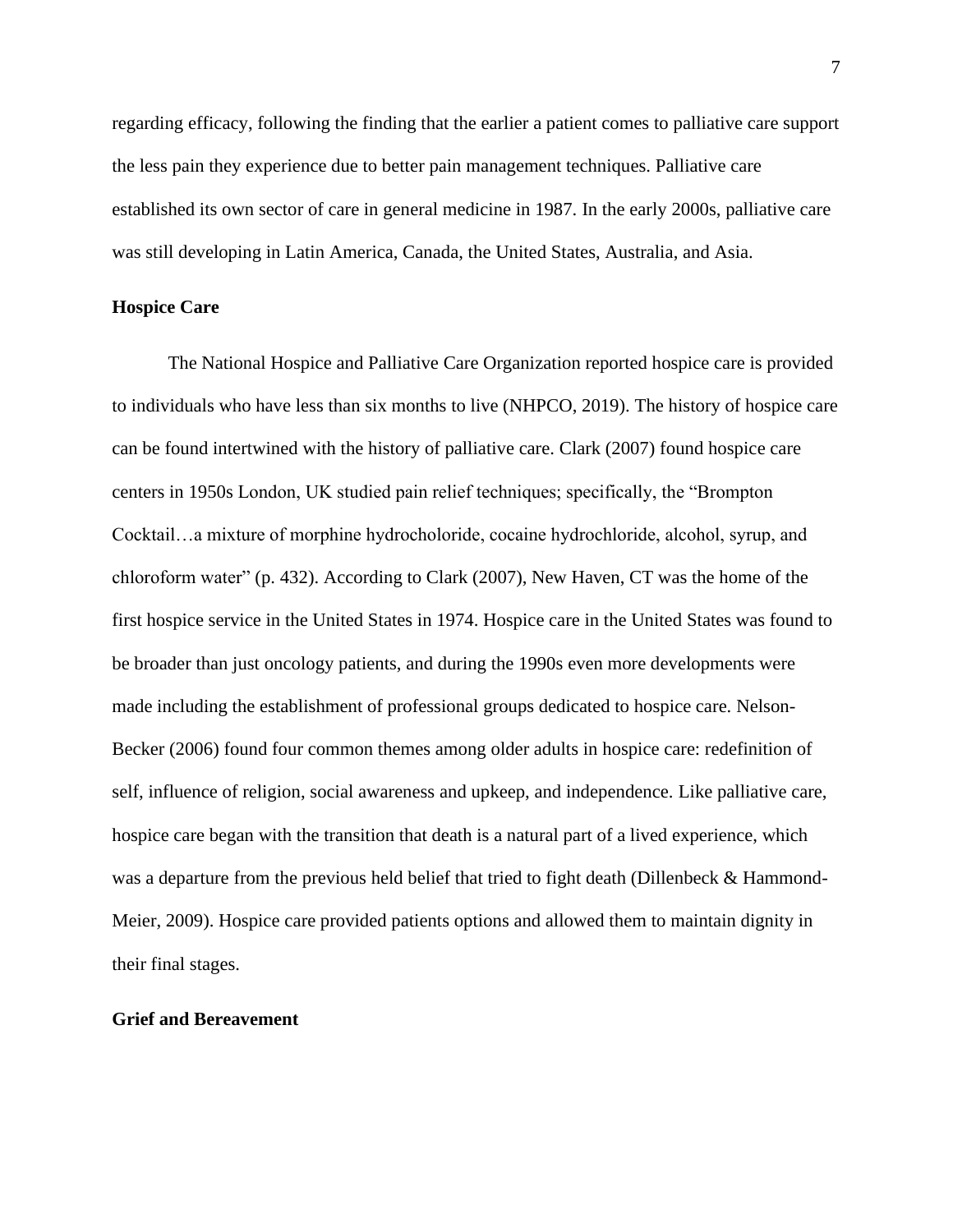Grief and bereavement are relevant to end-of-life care as described by Rusch et al.

(2020). The National Hospice and Palliative Care Organization (2019) defined "grief is a normal reaction to loss…bereavement is the period after a loss during which you experience grief" (para. 1). An individual may experience bereavement as a result of decreased autonomy and physical changes that make it more difficult to complete activities of daily living (Dillenbeck & Hammond-Meier, 2009; Heath & Lings, 2012). Older adults in end-of-life care may have experienced a decrease in social interactions, particularly due to the ongoing COVID-19 pandemic, which may have also contributed to bereavement (Kates et al., 2020). Formal bereavement care programs are offered in certain hospice care locations, but patients can also seek support online (NHPCO, 2019). Formal programs seek to educate individuals on grief, how it affects them (physically, emotionally, and mentally), and to identify coping skills. Formal bereavement programs have a focus on the bereavement aspect of hospice care. Some examples of bereavement programs that utilize expressive arts therapies include Heart*Play* in Newton, MA and Lumara Grief and Bereavement Care Society in New Westminster, BC, Canada (Heartplay, 2021; Lumara, 2022). These bereavement programs offer art as a way to connect and form community for individuals who have lost a loved one.

#### **Death and Dying**

The development of hospice care and palliative care programs is relatively new given that death is an inevitable part of the lifespan. The social understanding of death transitioned from medical failure to part of the lifespan due to hospice care and palliative care programs (Clark, 2007; Panhofer & MacDonald, 2015). Dame Cicely Saunders is considered the pioneer of modern-day palliative medicine. She was inspired by her religious commitment to establish St. Christopher's Hospice (Clark, 1998; St. Christophers Hospice, 2022). St. Christopher's was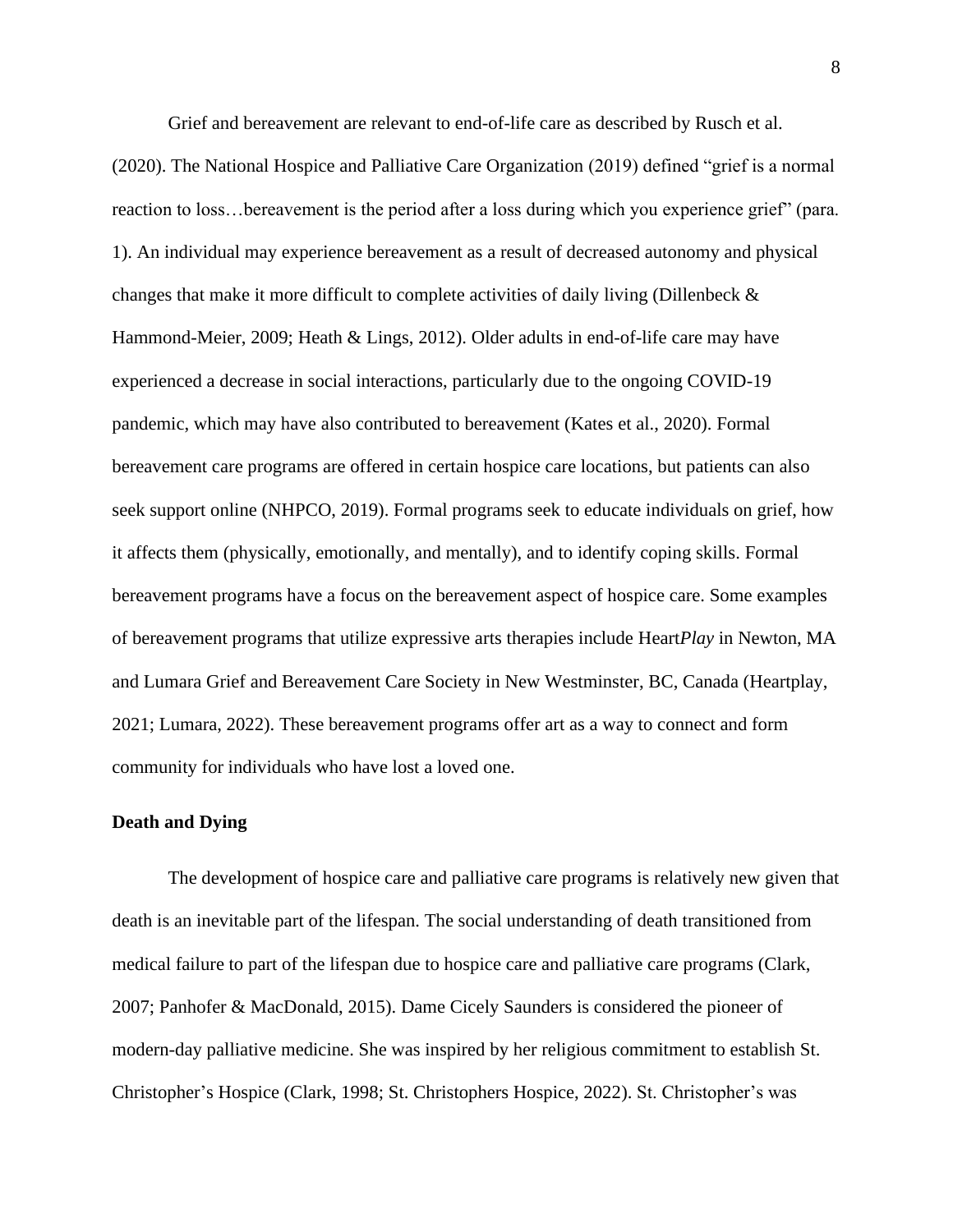originally created for the Anglican community, but Saunders expanded her care for patients of any faith or no faith as the calling to the work she experienced expanded (Clark, 1998; St. Christopher's Hospice, 2022). This religious foundation was reflected in 2013 according to Nelson-Becker (2013) who reported, "sixty-nine percent of adults 65 and older indicate that religion is very important to them" (p. 113). According to Weiner (2020) people in the United States are living longer, thus more care is needed. End-of-life care aided in addressing the increased life expectancy (Redhouse, 2015).

Hogan (1998) discussed four main theoretical models of the dying process: Kubler-Ross, produced in 1969; Levine, based off of Kubler-Ross and produced in 1986; Buckman, produced in 1989; and West, produced in 1994. Kubler-Ross and Levine shared the same themes, which included denial, anger, bargaining, depression, and acceptance. Buckman's (1989) theory was similar but included fear after anger; despair, hope, and guilt after depression; hopelessness; and finally, acceptance and sadness (as cited in Hogan, 1998). West's was the most different from Kubler-Ross', citing shock; denial; anger; emotional stabilization/disease plateau; fear and grief as the disease progresses and patients experience emotional pain and regression while considering their own mortality; increased physical symptoms, confusion and agitation, decreased alertness, acceptance of reality; and finally, detachment from the world and less interaction with the environment. Hogan (1998) concluded that ultimately, the stages of dying are searching for "dignity, peace, comfort, and acceptance" (p. 26).

Death and dying are universal experiences. Robinson and Howatson-Jones (2014) identified societal changes in values that led to changed perceptions of the geriatric population. Their status has decreased due to lack of perceived worth to society (as cited in Berger, 2017). Economic imbalance combined with society's perception of the population in question has led to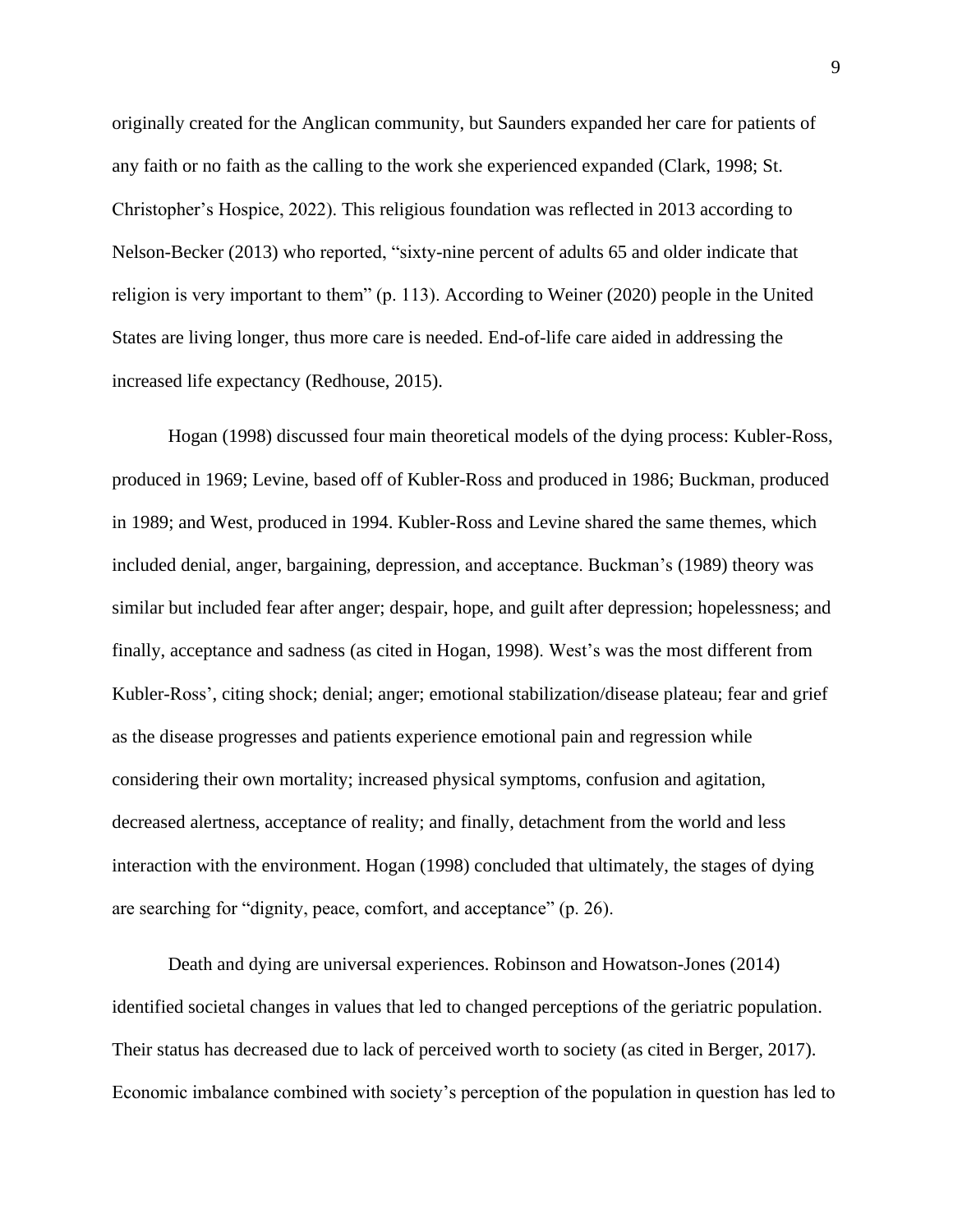ostracization and a lack of research and care. The WHO reports, "only about 14% of people who need palliative care currently receive it" (2020, para. 1). My hope is that my literature review will bring more awareness to this population and recognize the importance of using expressive arts with individuals who are dying.

#### **Expressive Arts Therapy**

For the purpose of this literature review, expressive arts therapy includes dance/movement, music, drama, biblio, and art. An expressive arts therapist has an "arsenal of diverse, creative strategies to help clients communicate their experiences and feelings in nonverbal ways" (Graves-Alcorn & Green, 2014, p. 1). According to Malchiodi (2003), expressive arts therapy was developed in the later half of the  $20<sup>th</sup>$  century. Although the arts have been used as a form of expression since humans began communicating with one another, the dedication of study to apply arts as the primary therapeutic process is what is known as expressive arts therapies, compared to counselors and therapists who utilize the arts in conjunction with talk therapy (Newcomb & Centeno, 2020). The various stages of someone who is preparing for death may be explored through expressive arts as the arts encourage creativity and offer a new perspective to explore an individual's experiences and reactions to ultimately process the end of their life (Cherry, 2021).

Expressive arts therapies can be considered as the use of one or two disciplines within treatment, and there is a focus on the creative process rather than the outcome (Cherry, 2021; Malchiodi, 2003). Expressive arts therapy can be used in group or individual settings (Malchiodi, 2003). Expressive arts offered older adults in end-of-life care the opportunity to re-connect with significant memories from earlier in their life which provided comfort to individuals who were dying (Redhouse, 2015). One of the themes in Redhouse's case study included revisiting early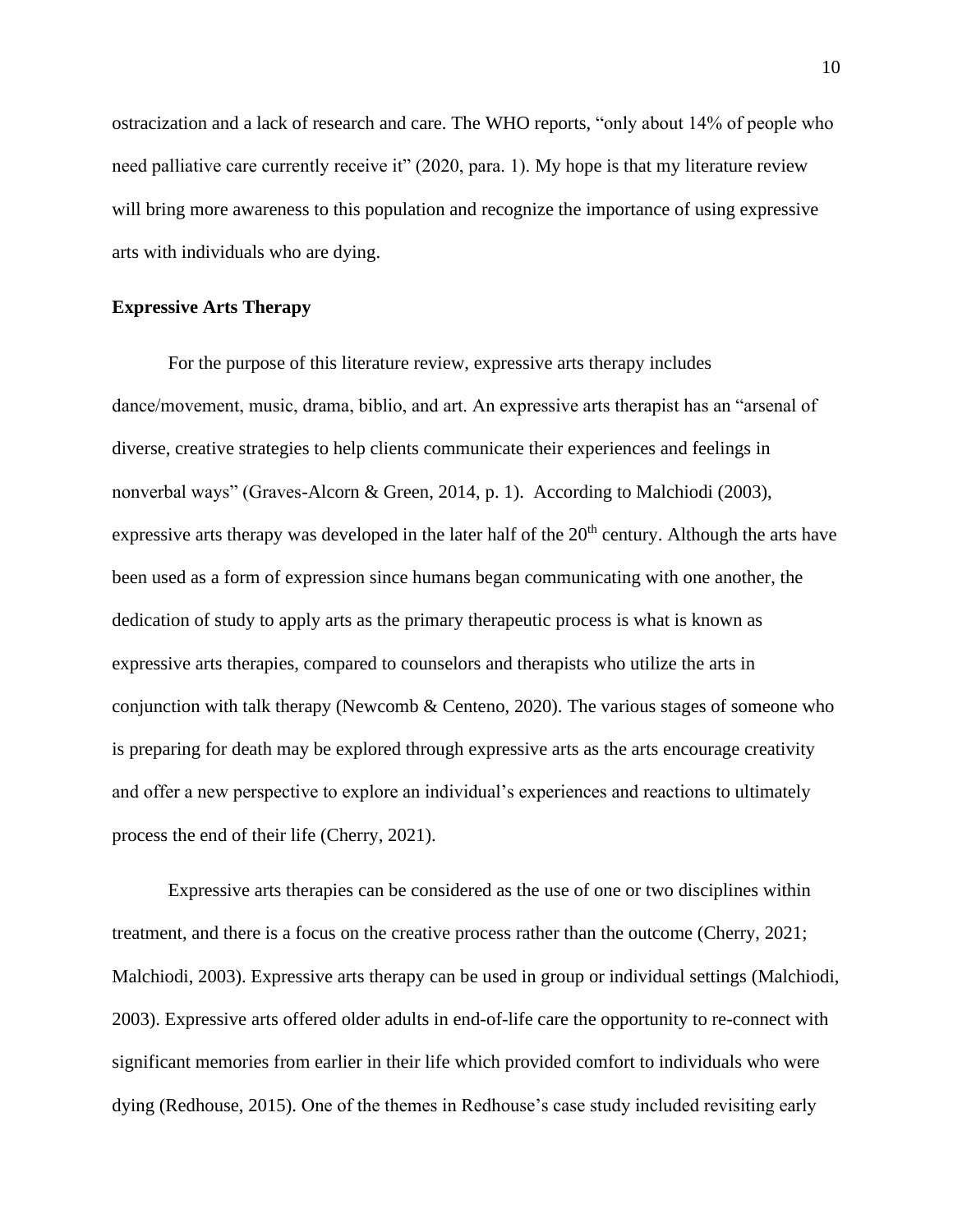attachments. The participant utilized small objects to represent her various family members and the relationships they shared, focusing on her relationship with her grandmother. This was paralleled to her own identity as a current grandmother. Revisiting early attachments for this individual brought her to re-experience comfort she felt when she was a child. Older adults in end-of-life care may benefit from expressive arts therapy as they experience decreased alertness and ability to communicate verbally due to certain medical conditions (Dillenbeck & Hammond-Meier, 2009).

#### **Music Therapy**

Music therapy is defined as the use of music to meet individualized goals in a therapeutic setting led by a professional music therapist to manage stress, alleviate pain, and express feelings (American Music Therapy Association, 2022). In regard to hospice care, music therapy was found to address pain, anxiety, shortness of breath, life review, spiritual support, and bereavement (Forrest, 2000; Heath & Lings, 2012; Pommeret et al., 2019).

Forrest (2000) studied the effects of music therapy on changes of identity throughout the lifespan, focusing specifically on patients in palliative care. Decreased social interactions created feelings of disconnect to culture, which led to individuals contemplating their individual and group identity. The loss of autonomy presented by decreased health also impacted an older adult's identity. Forrest (2000) identified three levels at which music helped to create and maintain identity: social level, individual level, and historical level. Each level was shown to connect to the individual, look beyond social hierarchies, and trigger memories. Despite all the challenges accompanied by the process of dying, music was able to transcend and provide support to alternative communication for all (Forrest, 2000; Heath & Lings, 2012). Identity was found to be based on culture, ancestral origin, values, beliefs, and physical characteristics. When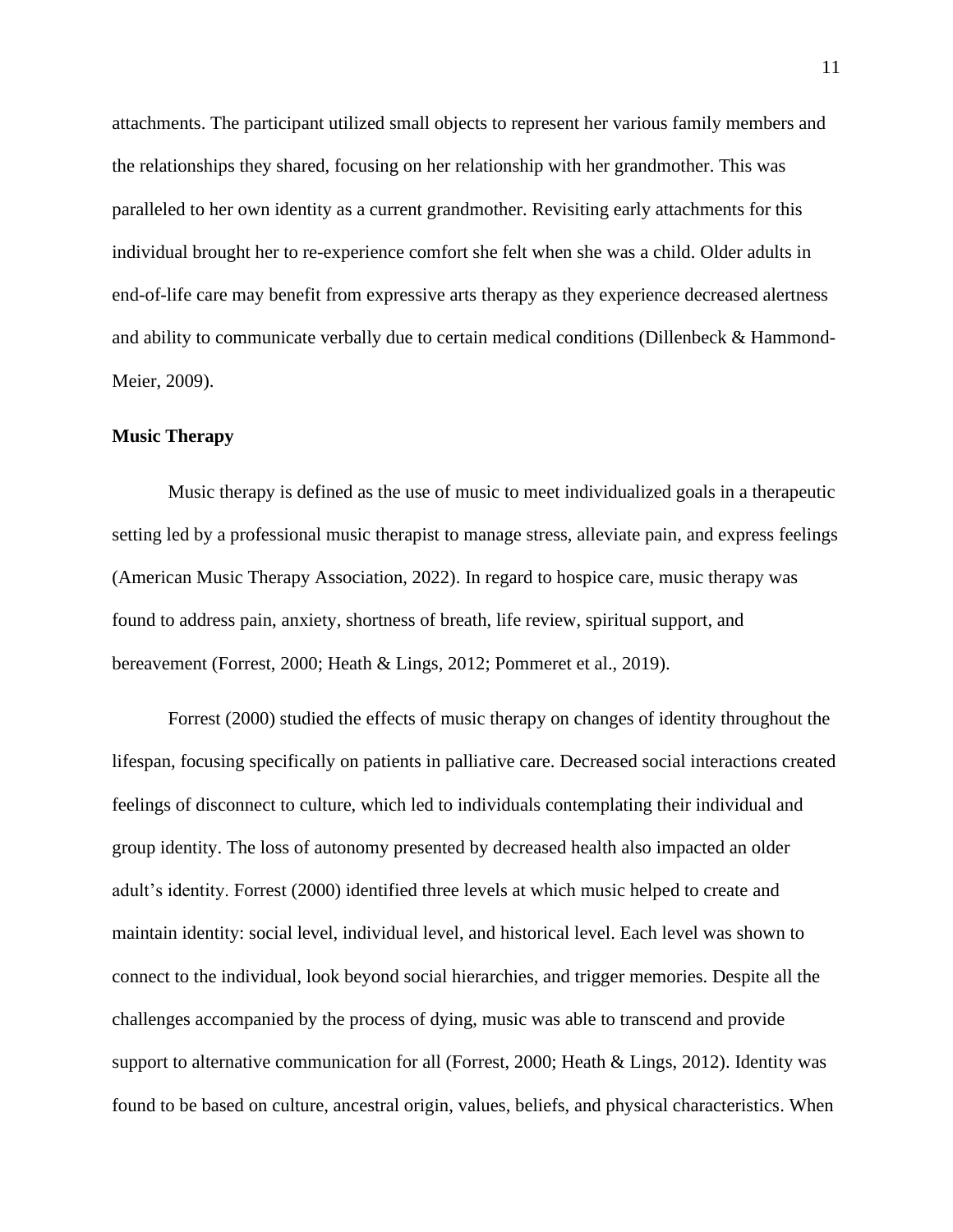confronted with a group that does not share the same identity the individual was challenged, and a new aspect of identity could be incorporated (Forrest, 2000).

Songwriting for patients in end-of-life care provided reassurances to friends and family as they had something to remember their loved one by (Heath & Lings, 2012). Friends and family were also able to utilize songwriting as a way to process their own grief. Heath and Lings (2012) reported, "the song acts as a container…[and] provides an opportunity to acknowledge and review feelings from what can feel like a safer place" (p. 115). The utilization of music to deepen an understanding of an older adult in end-of-life care helped refocus the identity of the patient as themselves and not their diagnosis or terminality (Pommeret et al., 2019).

Music operates at a social level; it can be a way for people to form connections over shared thoughts and ideas, or it can separate people through its messages (Forrest, 2000). Examining history through music showed the various values of different generations as song writers wrote about what they were passionate about. Individuals could develop their own identities through music without care to social hierarchies (Forrest, 2000; Miller 2001). Forrest (2000) reported music was a way to pass down information from one generation to the next, which also contributed to the formation of identity.

According to Heath and Lings (2012), music therapy began in the United Kingdom during the 1950s and did not gain professional recognition until 1999. The creation of songs and application of lyrics and melodies to address "psychosocial, emotional, cognitive, and communication needs of the client" were explored as tools to empower patients in end-of-life care (Baker & Wigram, 2005, as cited in Heath & Lings, 2012, p. 107). Vignettes from Heath and Lings (2012) showed that songwriting provided legacy, closure, and clarity for patients. Songwriting provided patients with an opportunity to leave something behind for their loved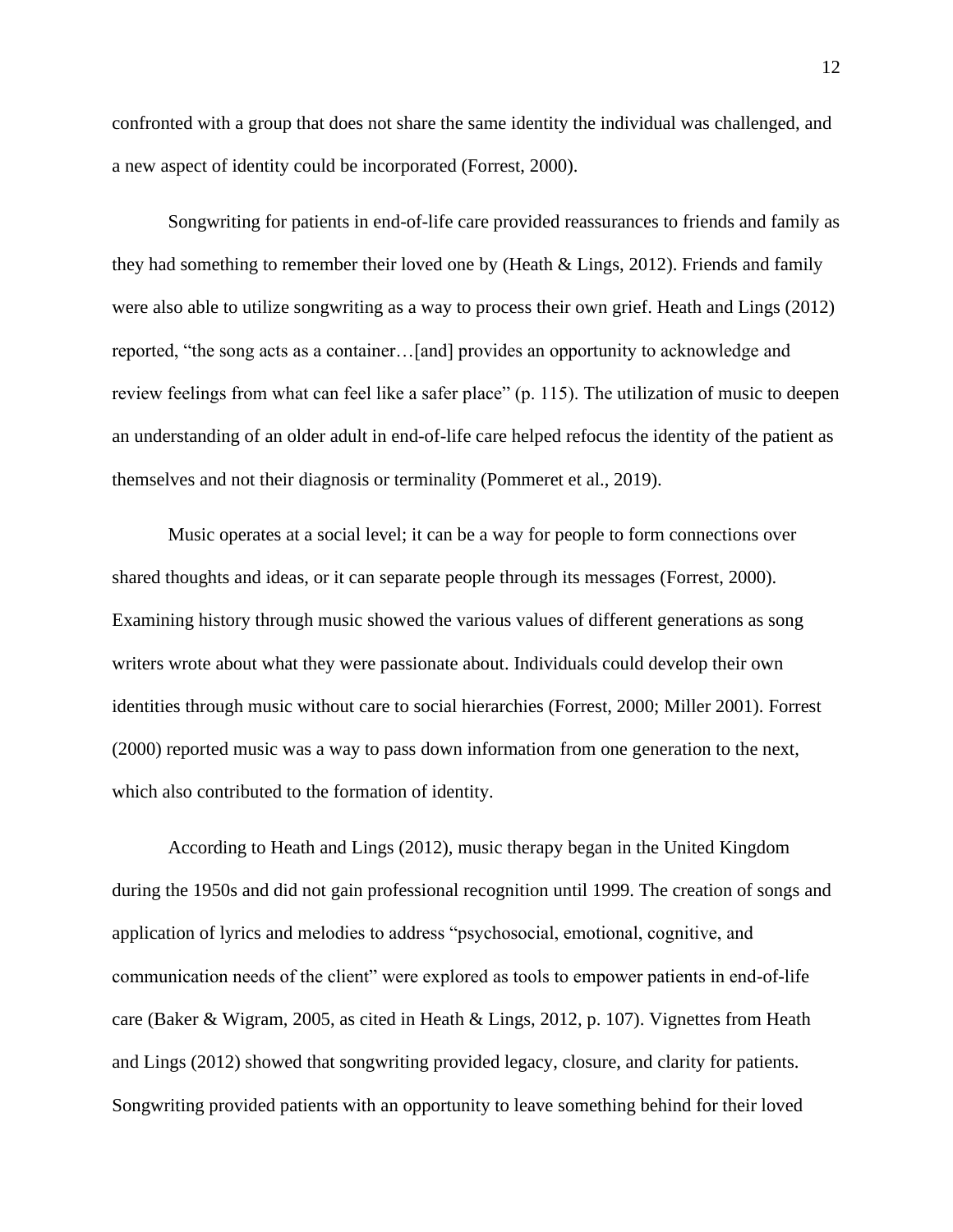ones as songs addressed family milestones. Another vignette expressed how writing songs to express anger helped a patient find closure. Legacies created during the songwriting process were reported to become part of the family history, which ultimately helped define a patient's final identity at the end of their life. Music was found to be a catalyst in opening conversations to share anecdotes and connect with loved ones in the final stages before death (Pommeret et al., 2019).

#### **Dance Movement Therapy**

Dance movement therapy is the use of movement in therapeutic contexts that help individuals integrate their physical, emotional, social, and cognitive self (American Dance Movement Therapy Association, 2020). Meekums (2002) shared the five theoretical principles of dance movement therapy:

body and mind are in constant reciprocal interaction, movement reflects personality, the relationship between client and therapist is central to the effectiveness of the dance movement therapy, movement expresses unconscious material, and expanding one's movement repertoire broadens expressive repertoire generating new ways of being in the world. (p. 109, as cited in Dillenbeck & Hammond-Meier, 2009)

Capello (2018) found dance movement therapy spaces provided the opportunity for patients to be seen, heard, and valued. Observation systems that trained dance movement therapists were able to help them understand a patient's movements and build a non-verbal relationship. The concept of a witness was an important part of dance movement therapy. The witness acted as a mirror and had the ability to reflect back to the patient (Dillenbeck & Hammond-Meier, 2009). As a body-based modality, dance movement therapy examined the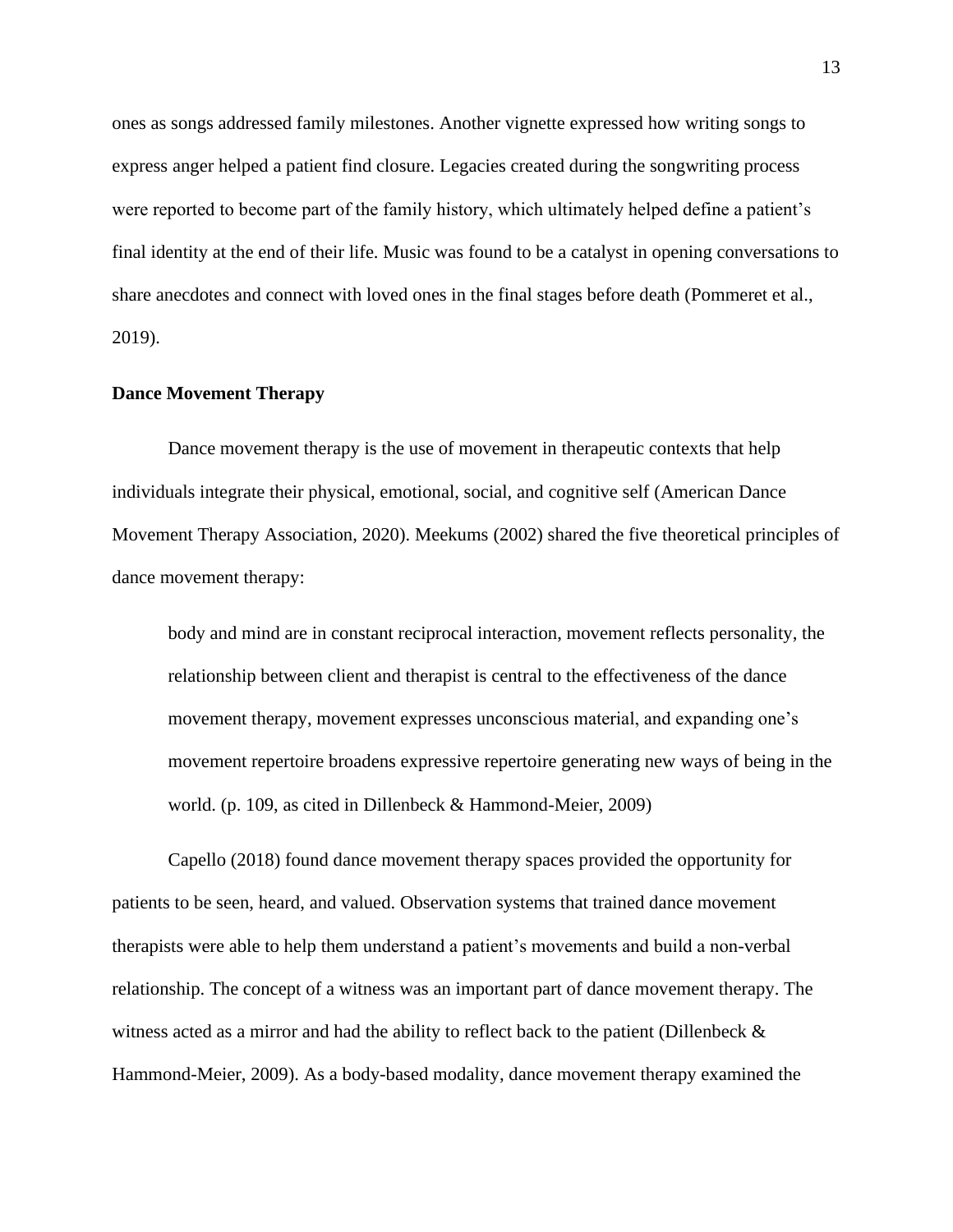level of body engagement and breath connection to determine if the patient's needs were being met (Capello, 2018). Western culture placed an emphasis on constantly moving forward, which led to a separation of body and mind; dance movement therapy brought conscious awareness back to the connection (Dillenbeck & Hammond-Meier, 2009). The connection between body and mind was important to how dying individuals understood their situation since medical professionals exclusively served the physical symptoms, neglecting the emotional. Utilizing dance movement therapy in group settings helped enforce feelings of community and belonging among older adults (Capello, 2018). Dillenbeck and Hammond-Meier (2009) emphasized the feelings of community as they reported the highest needs of dying individuals included listening, medication, and community.

Body movement has been found to be indicative of personal limitations and when challenged, the patient in end-of-life care surpassed the limitations and began noticing it in other parts of their life (Panhofer & MacDonald, 2015). The dance movement therapy technique of mirroring was used to illustrate how the therapist can connect with the patient non-verbally, and without the patient's overt knowledge of participating in dance movement therapy as the activity could be as simple as walking. Body memories were found to be important to individuals who are dying (Panhofer & MacDonald, 2015). Body memories begin in the womb and help define identity at an unconscious level.

#### **Art Therapy**

Art therapy is described as using arts and the creative process as a therapeutic tool that achieves healing (Art Therapy Credential Board, 2021). When applied to end-of-life care, art therapy was used in life review and found the creative process was helpful in reframing various events during the earlier stages of life (Safrai, 2013). Having the therapist witness the artistic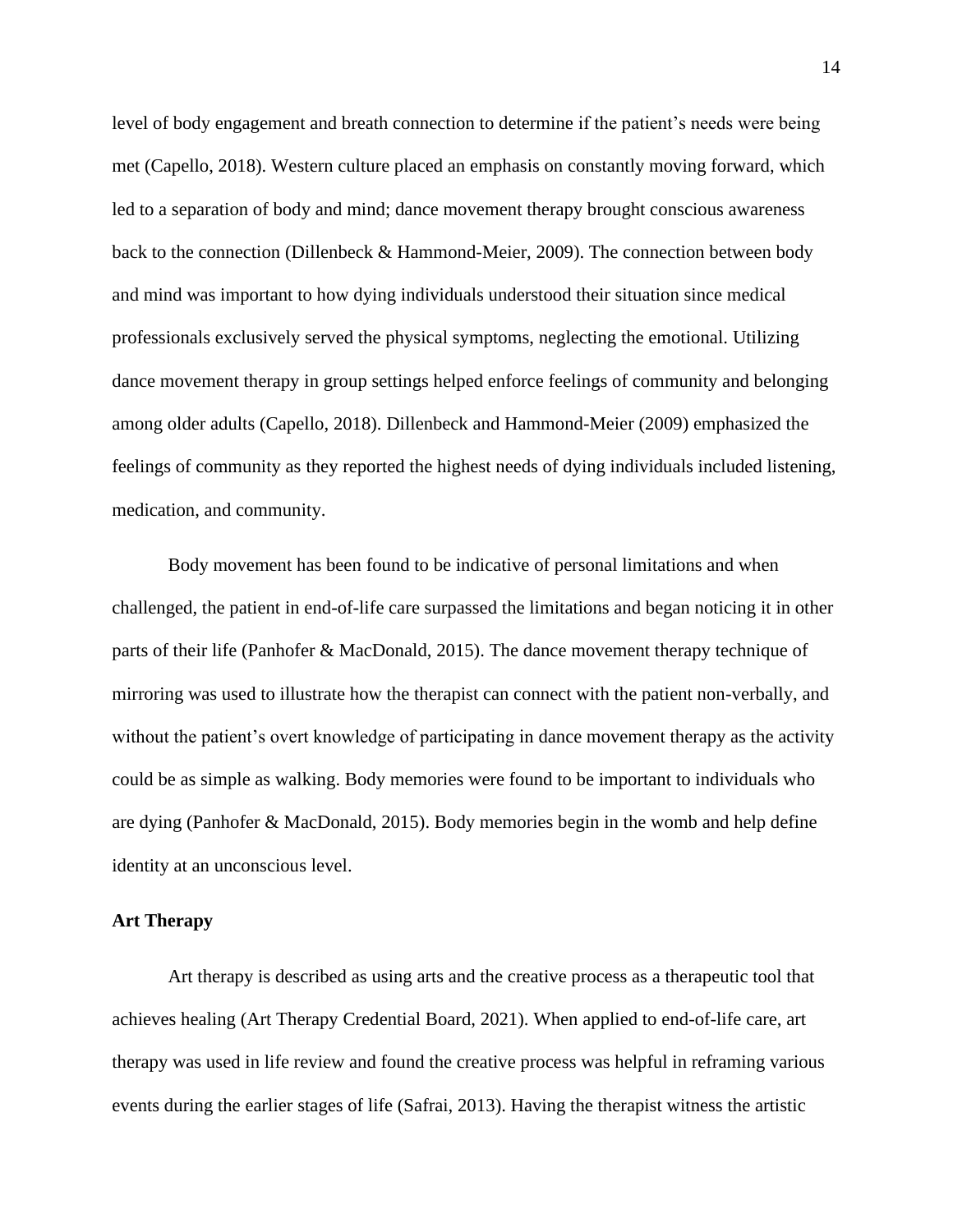process was also used in art therapy interventions, including painting, during which the therapist went to a patient's home. Art therapy offered choices to patients who felt they lacked autonomy. The art created invited friends, family, and caregivers to engage in conversations with the patient. Givens (2008) and Safrai (2013) both mentioned the resistance presented by clients when asked to explore other more traditional therapy modalities and how art therapy was ultimately helpful to them. The art therapy interventions were reported to lift morale regarding social interaction as patients had someone to process their emotions with. Givens (2008) presented the point of view of the art therapist and some thoughts they might have experienced during their work with patients. The art therapist considered the focus of the session on the art or the person and their history, was the art therapist serving the patient or their family, what kinds of expectations would the patient and their family have.

Art therapy provided patients with the chance to produce a tangible object to express themselves, which highlighted the patient's autonomy and ability to make decisions (Collette, 2015). The physical object could also be seen as a visual representation of the patient's physical condition based on the intensity and pressure used to create the piece. Collette (2015) described patients feeling depressed and experiencing a loss of interest in life as their self-esteem declined. By utilizing art therapy, they were able to identify a sense of control and found hope in their situation. This reimagined inspiration for life among patients in end-of-care facilities was reported to be particularly beneficial in group art therapy settings as participants encouraged one another and did not have to consider worrying their families over their morbid feelings.

Art therapy was reported to be beneficial to end-of-life care workers and loved ones during the grief and bereavement period (Collette, 2015). For end-of-life care workers, art therapy helped develop self-awareness, which helped prevent burnout.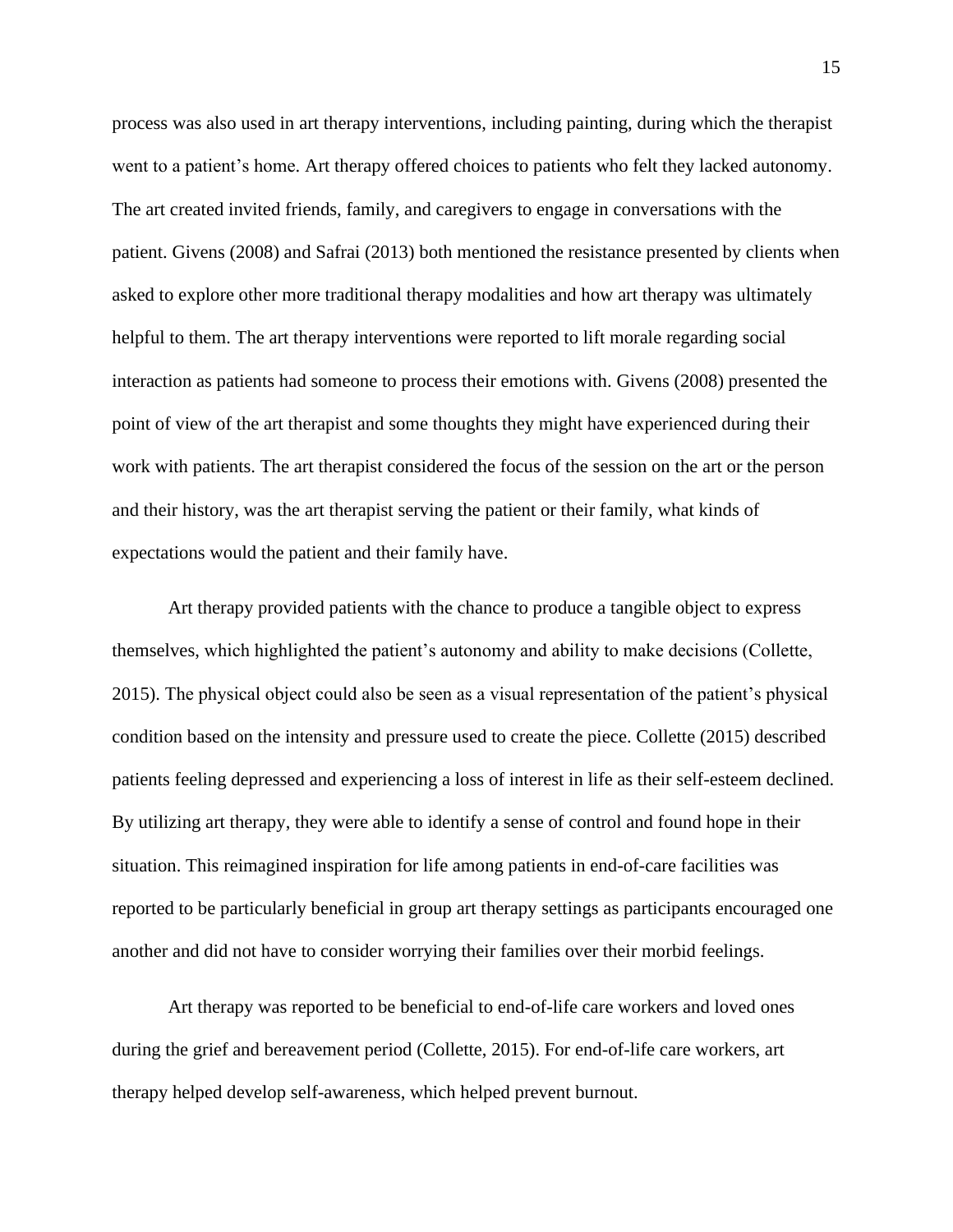#### **Drama Therapy**

Drama therapy is the use of theater to achieve therapeutic goals (North American Drama Therapy Association, 2022). Some techniques used in drama therapy include play, embodiment, projection, role play, storytelling, witnessing, performance, and improvisation. In a case study wherein dramatherapy was utilized to reflect on a patient's life-story the patient was able to create a video recording to leave behind to loved ones (Redhouse, 2015). The video recordings could be about past events in the patient's life or events the patient was not going to live to see. The patient expressed this activity was an uplifting and positive experience. Life reviews were done through dramatic projection, re-experiencing significant periods of the lifespan with dramatic materials, which led to the patient re-experiencing comfort and seeing themself in the realities they had imagined as children.

Expressive arts therapies may also be combined to further meet the needs of the patient. Russo (2018) described the combination of dance movement therapy and drama therapy techniques when interacting non-verbally to reach a client who had very limited mobility due to malnutrition. Non-verbal demonstrations were utilized to help the patient understand the goal of the intervention and to build a strong relationship between therapist and patient, different than what the focus of treatment was with medical doctors.

#### **Bibliotherapy**

Bibliotherapy is the use of literature to meet therapeutic goals. Lindberg (2021) shared various forms of bibliotherapy including creating stories, teaching developmental stages, and self-help books. Storytelling was found to be an integral method of communication between physicians, patients, and families (Omilion-Hodges & Swords, 2017). Verbal communication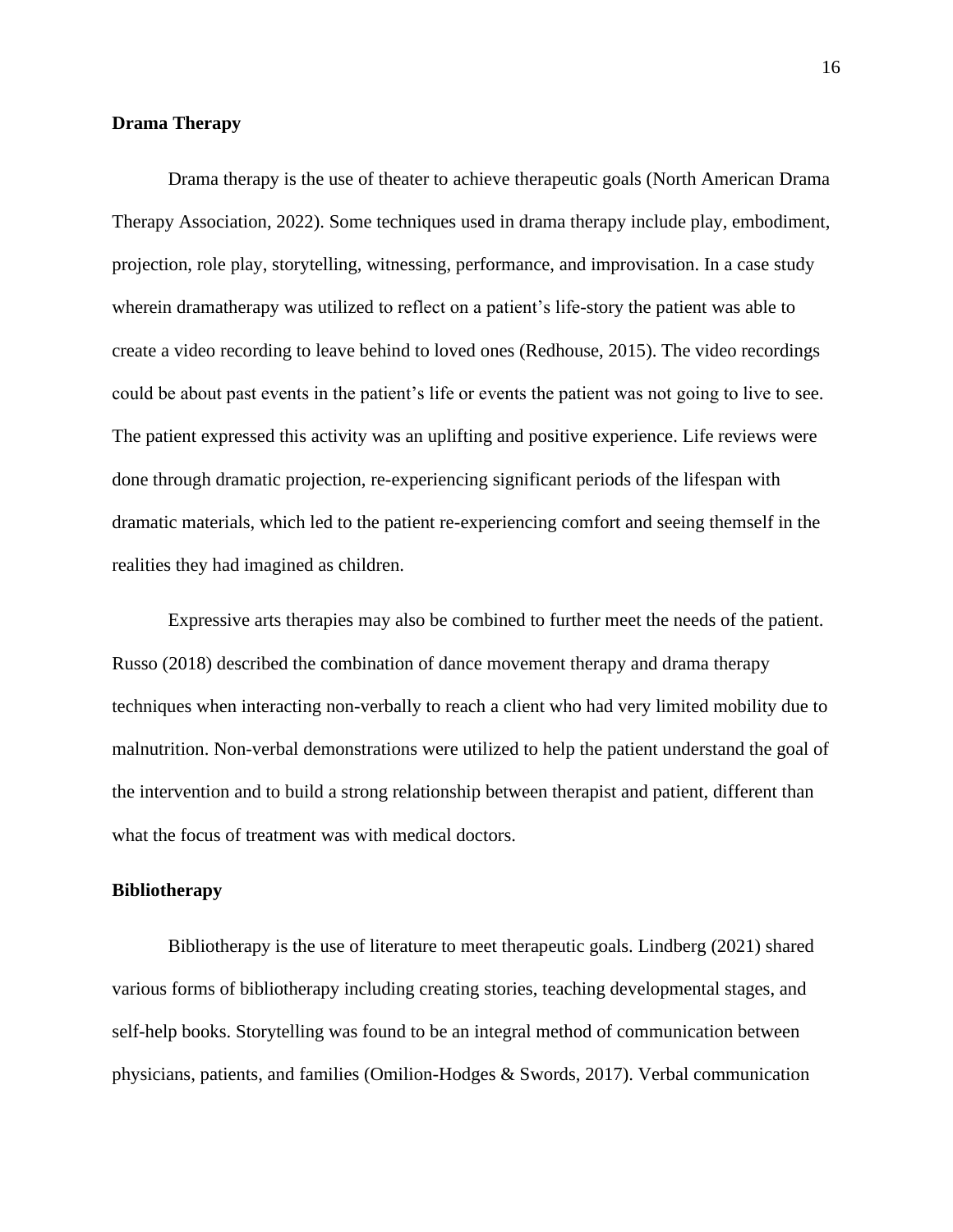around the topics of death and dying were said to be uncomfortable for some patients but having the conversation flow like a story was better received. Storytelling focused on intentional use of language and tone and descriptive imagery to keep the audience captive. This was found particularly helpful in communication between physicians when the patient was present as the story humanized them. In the end-of-life care environment, being perceived as more than just a health chart is principal in achieving dignity for the patient.

#### **Current Theoretical Orientations and Treatment Options**

Currently, the world is entering the third year of a global pandemic caused by COVID-19, which has led to burnout from palliative care and hospice care workers, isolation of those in end-of-life care, and a shortage of workers to perform critical services (Kates et al., 2020). Palliative care workers report having patients with COVID-19 means facing increased barriers due to required social distancing measures. Palliative care facilities enforced strict visitation policies, including limiting the number of in-person visitors or having no in-person visits at all. Individuals in palliative care have compromised health, which became further complicated by the COVID-19 pandemic as the healthcare field faced staffing shortages and difficulty accessing necessary supplies. Palliative care encountered additional challenges including a need for COVID-19 tests to be administered, wait periods respected for results, electronic consent delays, and an inability to communicate with patients on ventilators.

Kearney (2009) reported concerns that medical models in palliative care were lacking spiritual care (as cited in Kelly, 2019). The WHO contrasts this statement by mentioning the importance of addressing spiritual health (Dillenbeck & Hammond-Meier, 2009). Spirituality and religion are often included in hospice care settings, as they can provide a sense of community and support to individuals who are dying and their families (McNamara et al., 2020).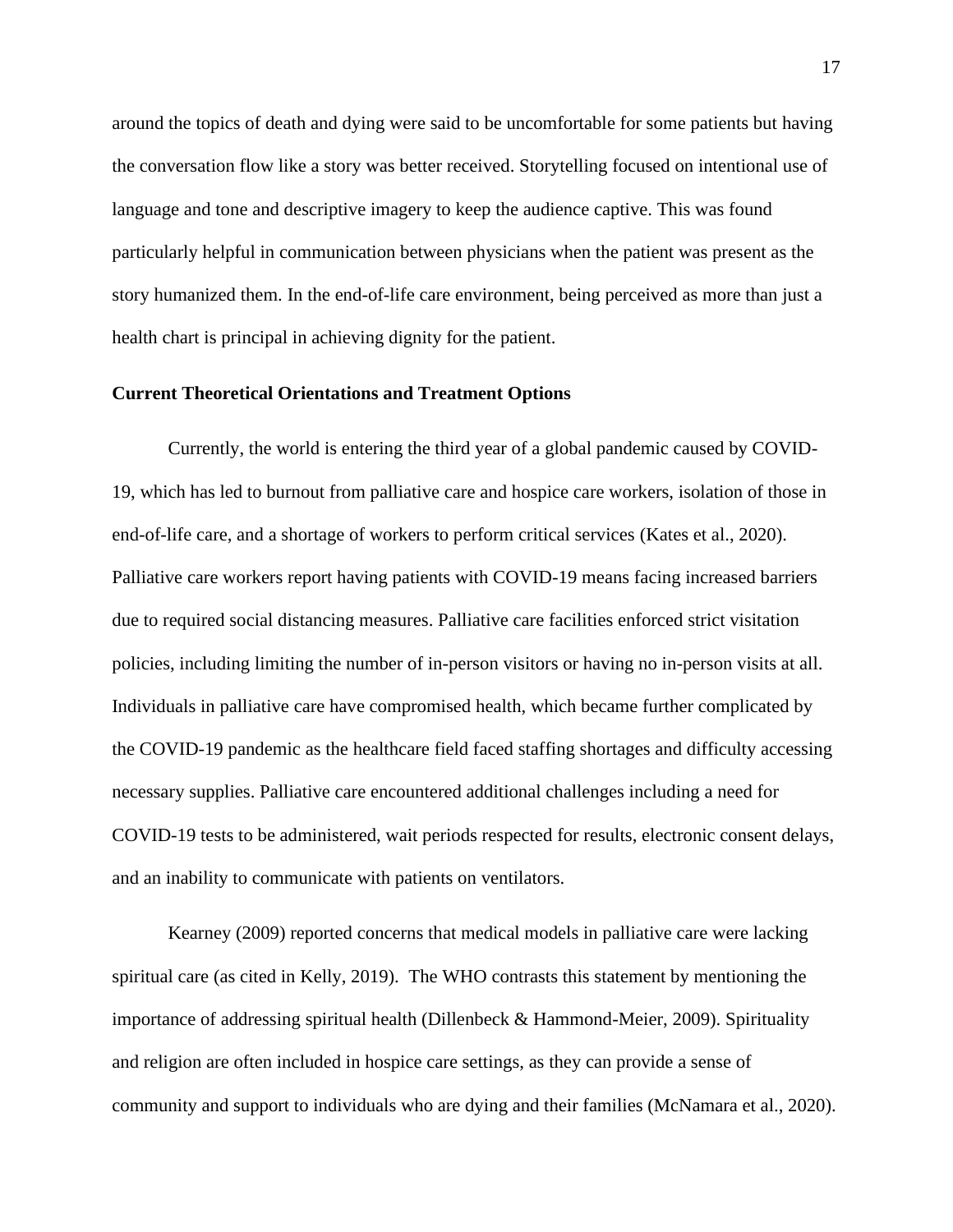When providing spiritual or religious care to individuals and their families it is important to consider the patient's perception and to practice awareness of the patient's culture. McNamara et al. (2020) emphasized the importance of respecting the patient's family's choices and not being viewed as "pushy" (p. 2911).

Heath and Lings (2012) determined patients experienced an "external crisis" (p. 111) related to changes in body image due to extensive treatment regimens, mobility restrictions, and fatigue among patients in palliative care. These reasons may contribute to the limited research on dance movement therapy for older adults in end-of-life care. Dillenbeck and Hammond-Meiers (2009) found "segregation of the body from the mind has had a significant impact on the treatment and care of dying individuals" (p. 108). Music therapy does not have the same physical limitations presented by dance movement therapy. For example, songwriting is said to be an effective way that clients can explore and clarify their feelings when in palliative care (Heath & Lings, 2012).

The recognition that a terminal prognosis is not a failure on the part of the medical staff and to instead focus on the holistic care of the patient through an inclusive treatment plan that encompasses more than just physical symptoms and aims to take care of emotional, spiritual, and psychological suffering is something new, much like expressive arts therapies (Forrest, 2000; Heath & Lings, 2012; Kates et al., 2020; Rusch et al., 2020; Suntak, 2019). Comparing the theoretical frameworks of death and the implementation of expressive therapies, it is clear that there is a connection. That connection being the offering to explore denial, anger, shock, fear, grief, bargaining, depression, hope, and acceptance in a nonjudgmental space with the art and therapist to serve as witness (Hogan, 1998). The expressive arts therapies are able to address the various stages of death through abstract artistic representations that may be more easily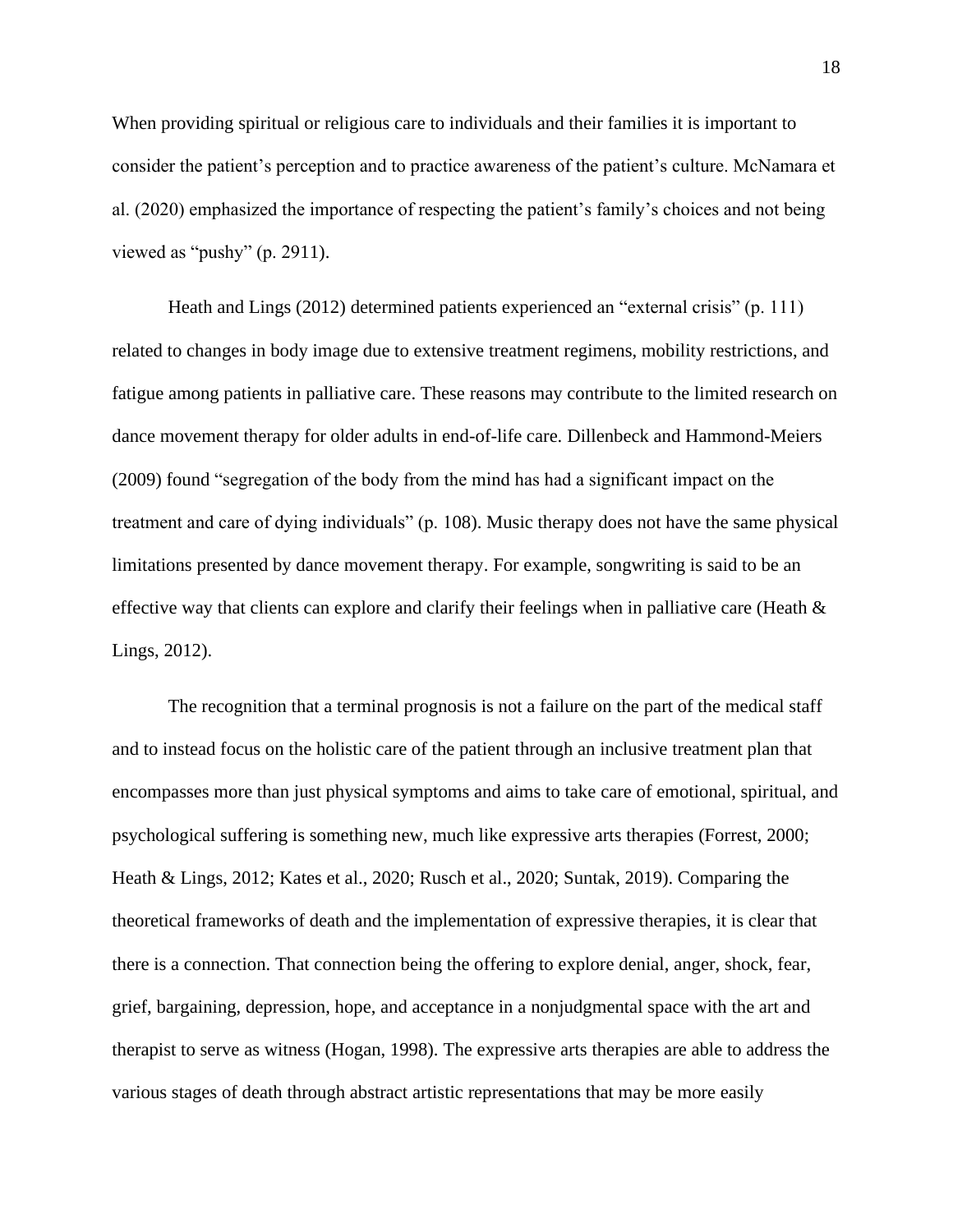accessible by patients in end-of-life care compared to traditional talk therapy. Understanding and taking the time to care for the emotional pieces that come with death made the transition easier (Rusch et al., 2020). Expressive arts are helpful in exploring the stages, coming to terms, and finally finding peace while maintaining dignity for many older adults in end-of-life care.

#### **Discussion**

The aim of this literature review was to gain a deeper understanding of how expressive arts therapies help older adults transition to dying and leaving the physical earth. Conducting a literature review allowed for multiple perspectives to be explored in terms of language, cultural views, and time periods. The findings of the literature included the ideas of legacies to be left behind, the newness of end-of-life care in the West and its transition to caring for the whole person. More research had been done with music therapy for older adults in end-of-life care than any other modality, which may be due to the idea that music from the past could be brought to the present, unlike other modalities. Expressive arts have the power to reach subconscious feelings through less conventional methods, which is important when coming to terms with one's own mortality.

Expressive arts therapy has been found to be beneficial in aiding the end-of-life transition for older adults (Capello, 2018; Forrest, 2000; Heath & Lings, 2012; Omilion-Hodges & Swords, 2017; Redhouse, 2015). Expressive arts therapies address multiple aspects that are relevant to end-of-life including a reflection period, an opportunity to explore grief and spiritual health (if applicable). Themes presented by Heath and Lings (2012), Redhouse (2015), and Rusch et al. (2020) included the importance of legacy activities for older adults in palliative. Additionally, older adults were reported to have declined traditional forms of therapy in the past during their time in end-of-life care (Safrai, 2013; Givens, 2008). Panhofer and MacDonald (2015) brought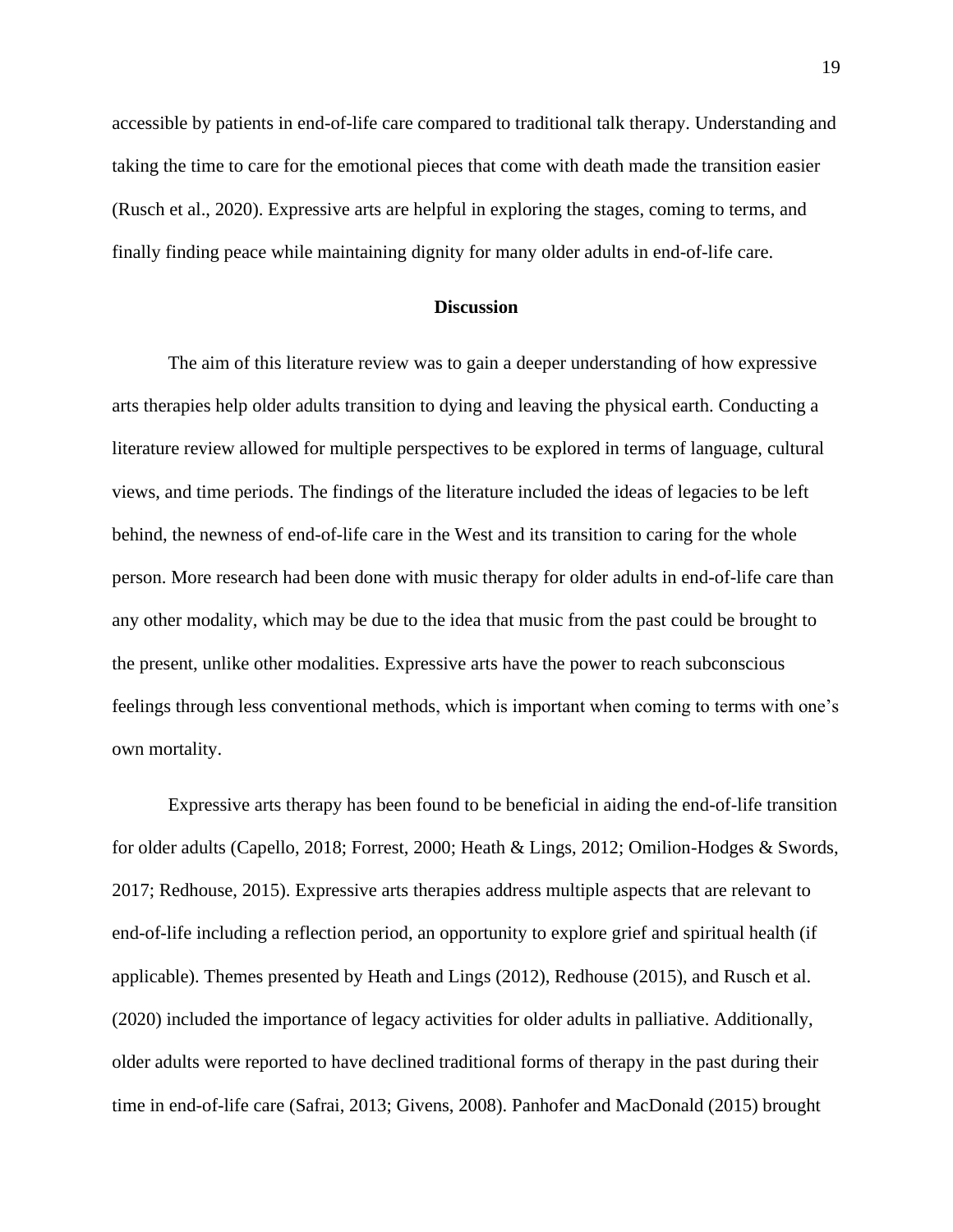attention to specific difference in care with expressive arts therapy versus physical health. The integration of expressive modalities to explore the various theoretical methods of dying provided less researched ways fewer to explore emotions with negative connotations (Hogan, 1998).

The foundations of end-of-life care focused on treating the patient as a person and recognizing they had needs beyond pain management (WHO, 2020; Clark, 1998; Collette, 2015; Omilion-Hodges & Swords, 2017). There appeared to be a lack of preparedness to pass on, which is where the expressive arts were useful. This was further explained by Hogan (1998) outlining various frameworks related to the dying process, specifically fear. The artistic representations of personal limits of the patients was recorded in dance movement therapy and art therapy (Panhofer & MacDonald, 2015; Collette, 2015).

Expressive arts therapy addresses treatment of the whole person as they offer a space for reflection and exploration without judgement. The healing potential of the arts includes creating community, communication, increased self-esteem, understanding identity, containment, comfort, and transcendence to a higher power.

Multiple gaps were addressed in this literature review, including the inclusion of religion and spirituality in end-of-life care, a lack of research in dance movement therapy with older adults in end-of-life care, and accessibility of care by financial means or knowledge.

With additional studies that formally include multiple modalities at once the literature may come to more informed conclusions regarding how expressive arts therapies have the ability to help patients reach acceptance and clarity to their position. To address the gaps in dance movement therapy research, movement scores and body maps to address a specific gap regarding dance movement therapy research, there is an integration of other art forms to help inform the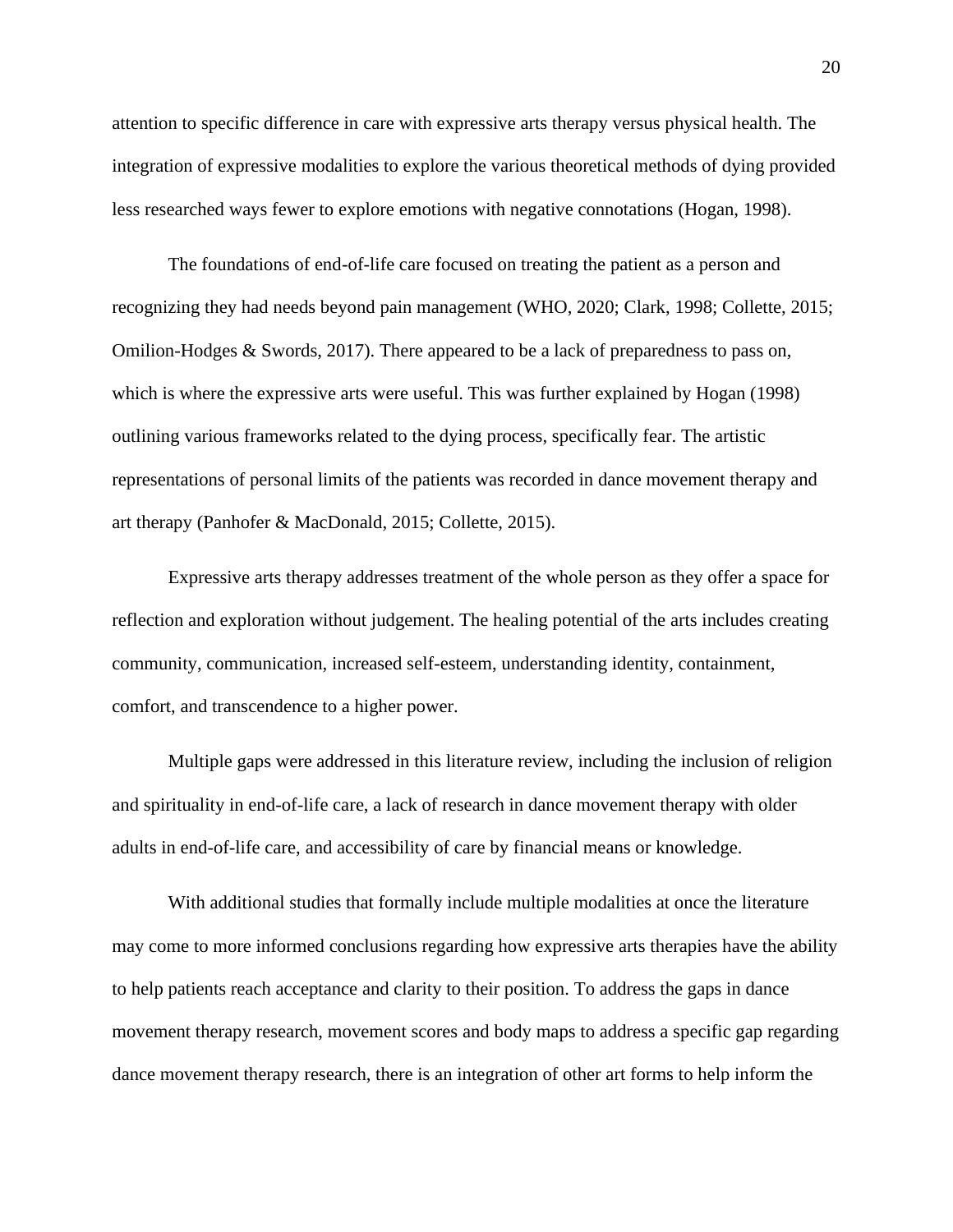reflection process. The concept of additional studies also implies that greater general awareness of end-of-life care is spreading, which will hopefully address the obstacle of accessibility.

The main findings in this literature review included expressive arts therapy did not appear to have any physical risks for the patients who participated in the activities and patients were able to connect more with loved ones through the various expressive arts modalities. The use of non-traditional forms of communication allowed clients to reflect internally and express themselves in a perhaps new way. Further research may improve society's understanding of the importance and value to end-of-life care.

#### **Addressing the Gap in Expressive Arts with Older Adults in End-of-Life Care**

End-of-Life care was found to not be accessible to all older adults for reasoning including physician's certifications, lack of consumer education, and cost (Chapin et al., 2007). Chapin et al. (2007) reported not all health care professional educated their clients on hospice care as an option and patient's general knowledge was low. Families of patients in end-of-life care reported not feeling comfortable asking about the options for care and believed a professional would broach the subject first. Health care workers and social workers lacked comfort when discussing hospice care options across various fields and expected families to ask them for resources or referrals. Access to physical locations that offered hospice care was another reason patients did not receive care; this was especially true in rural communities. An individual's choice to not stop treatment would also disqualify a patient from entering hospice care, the patient would need to remain in palliative care to continue treatment. Additionally, religion and cultural sensitivity were also cited as reasons to not seek hospice care. Chapin et al. (2007) concluded that end-oflife consultations should be integrated as a normal practice and professionals be better equipped to engage in those conversations.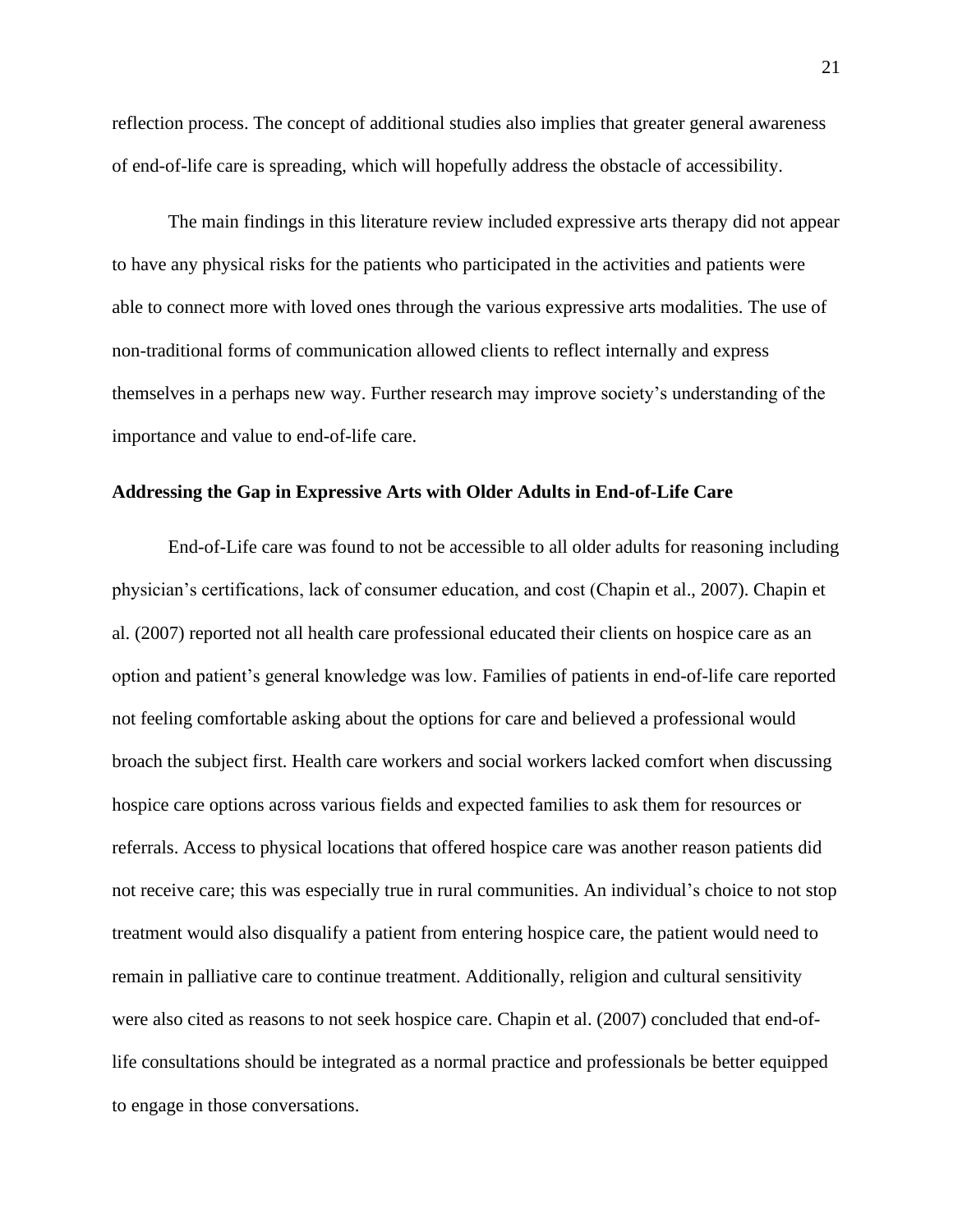Spiritual care as an integrated section of end-of-life care appeared mixed as it was dependent on the patient and their family to decide to pursue that option. Older adults in end-oflife care may turn to religion and/or spirituality to guide them and relieve some of their concerns with the end of their time on the physical earth (Nelson-Becker, 2013). Older adults who wanted and received spiritual support showed higher quality of life scores. Some reasons older adults may have turned to spiritual care or religion during the final stage of their life included finding an explanation as to what would come next, somewhere to place the anger they felt at parting the physical world, and somewhere to put hope that they may have a chance to overcome their prognosis. Religion and spiritual care were found to be detriments to seeking end-of-life care as it is referred to in this literature review (Chapin et al., 2007). Nelson-Becker (2013) reported that due to the many nuances and subgroups in religious beliefs and spiritual care, it was important for the end-of-life workers to be cognizant of the benefits and conflicts presented.

Dance movement therapy showed limited research with older adults in end-of-life care, which could be attributed to the belief that dancing is reported to be a visual identifier of a healthy person and is dependent on physical control and stamina, which older adults in end-oflife care do not always possess (Ross, 2007). There is a gap in the formal research which would combine multiple modalities and assess their effectiveness together. Drama therapy considered storytelling as part of its modality, which was also addressed as a form of bibliotherapy (NADTA, 2022; Omilion-Hodges & Swords 2017). Songwriting could be seen as a form of bibliotherapy, and the songs that were written in end-of-life care facilities could be used for movement pieces. Creating immersive pieces of art could help patients communicate to their loved ones as well as leave something behind for them.

#### **Recommendations**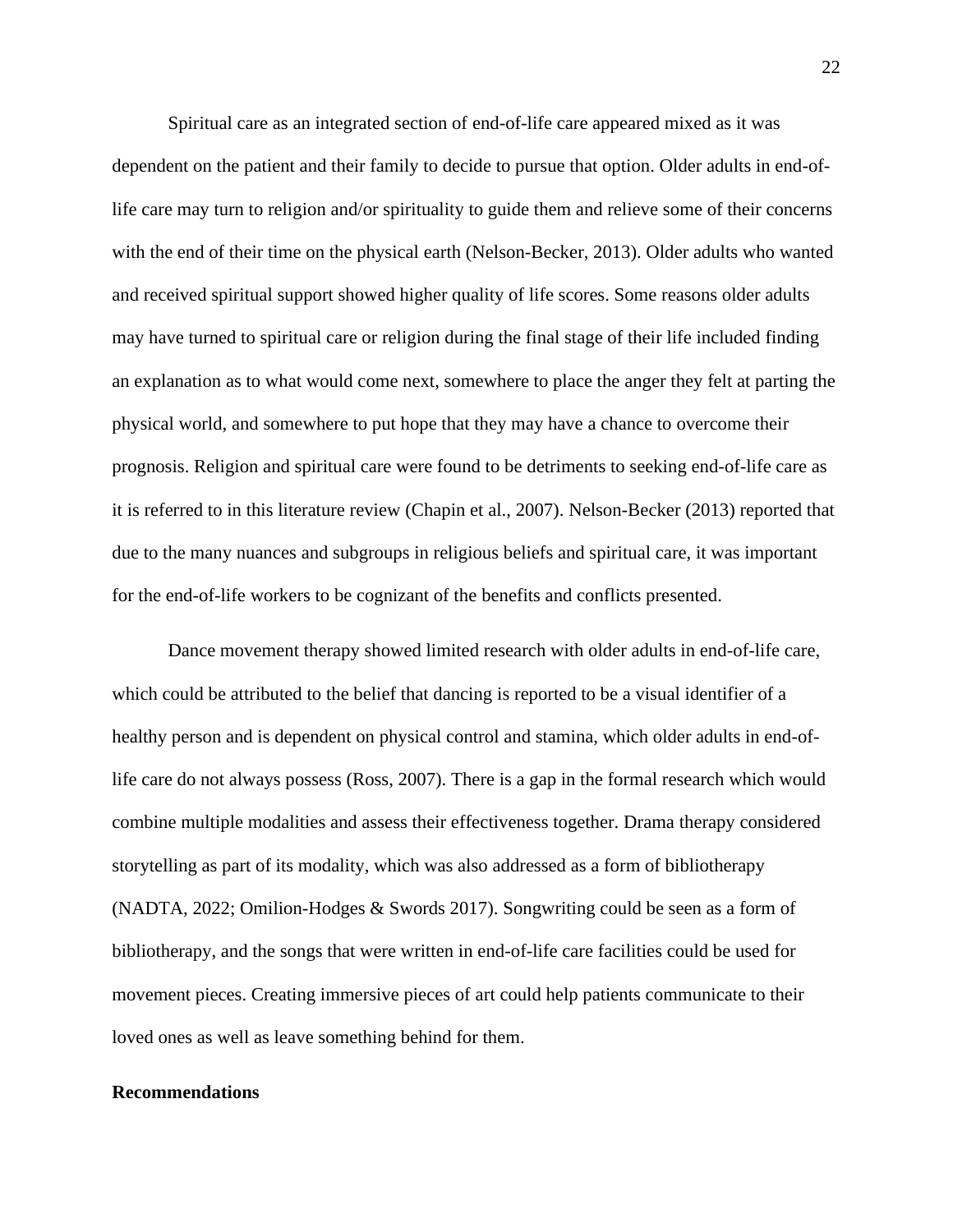Integrating multiple modalities with older adults in end-of-life care will help address the gap of mixed modalities. Overlap has already been identified within the definitions for various modalities, but to have formal research committed to exploring the relationship would help provide additional ways for older adults to express themselves.

To help address the lack of dance movement therapy research on older adults in end-oflife care I recommend the utilization of movement scores. I found no official research that defined movement scores, but I consider them as drawings or artistic representations of movement that may be brought to life by the patient of anyone who reads their movement score. Dance pioneer, Anna Halprin, referred to the artistic representations as scores, and she utilized them to guide clients to new insights after they had drawn on blank papers (Ross, 2007). From there she tasked the clients to move what they thought their two-dimension piece of art was communicating. She began using scores while working with children in the 1940s to help describe their dances. Movement scores may also be used as an assessment tool for the clinician to use with the patient to help determine/understand changes in a patient's movement qualities, which may reflect how they feel inside. They may also be used with loved ones to explore the patient's perspective or experience.

Based on the theories of dance movement therapy having the body and mind constantly exchanging feedback and the concept that body movement could identify personal limitations, one way to explore those for patients with limited mobility would be to combine art and movement and create body maps (Cappello, 2018; Dillenbeck & Hammond-Meier, 2009; Panhofer & MacDonald, 2015). A patient's body map would be representative of the physical sensations in their bodies without the necessity of movement. Body maps provide an opportunity for the patient to represent how they feel inside, which may differ from their physical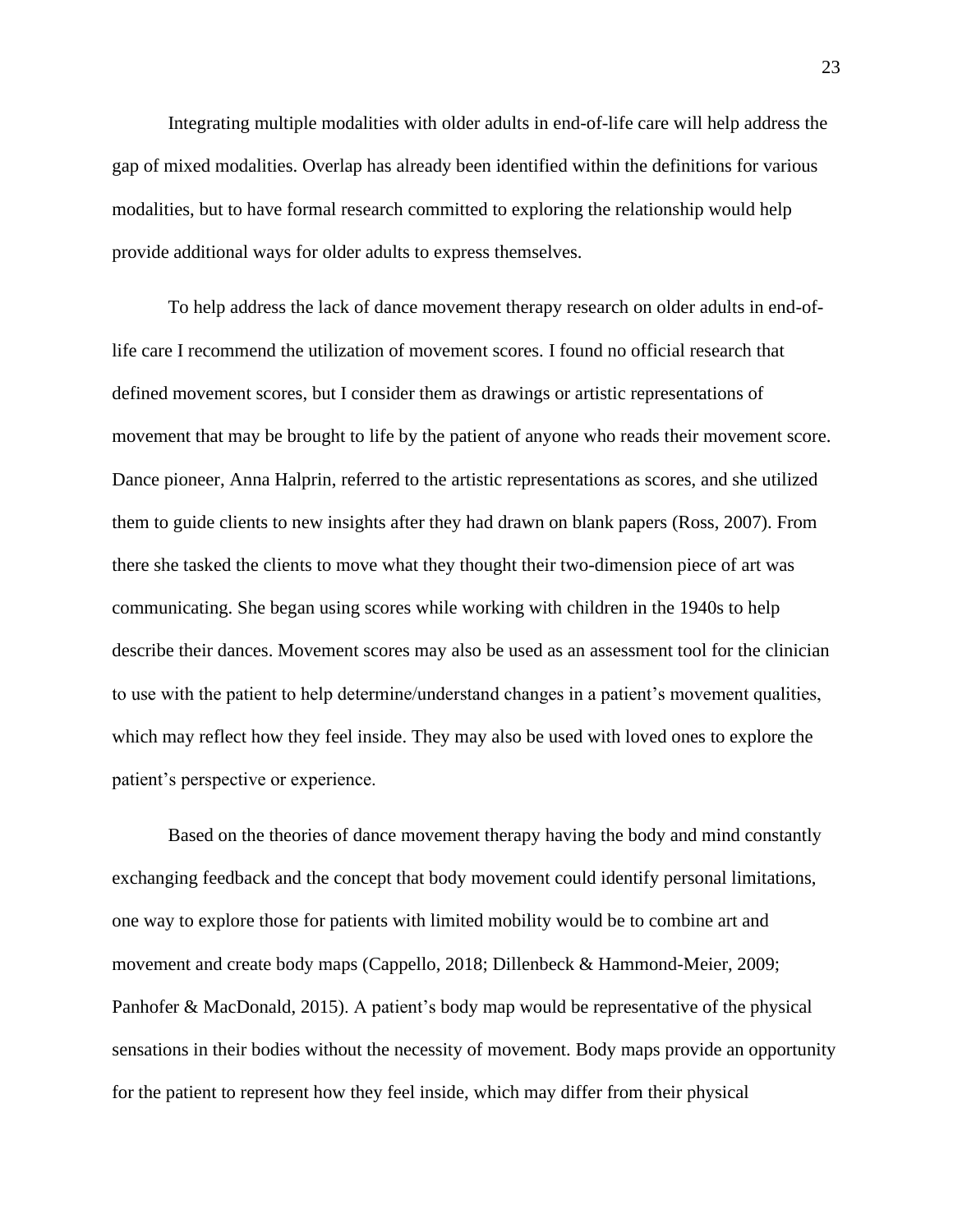presentation. Additionally, these could be used to communicate areas and intensity of pain with health care professionals. To explore this artistic representation, I have included my own body map which aimed to communicate the sensations I felt throughout the process of writing this literature review.

Although the scale is much less permanent, as I come to a close on my academic work for the time being I am experiencing grief. I am departing my formal identity as a student that I have held for as long as I can remember. *Figure 1* is a movement score I used to explore the journey tied to my final year of school. I read the score from left to right. The themes include a cyclical pattern, moments of disappointment, moments of delight, periods of challenge, times of personal reflection, and the concept that time moves on. Utilizing identifiers in art such as color, pressure, width, and depth to analyze art the pressure and thickness of marker strokes identified periods of easier flow by thinner strokes compared to challenges represented by thicker strokes (Collette, 2015). When exploring the score with movement, I utilized the vertical space with strong, direct movements to represent the challenges presented to me this past year. I continued on with the vertical space as moments of success were explored through flowing, indirect movements. The short marks made with the marker were slow jumps, hops, and skips as they brought me back to a place where challenge was inevitable. The swirly in the dip, while disconnected from the main movement structure represented an optical illusion wherein the end and the beginning are not clear; there is the path where I am going and where I am coming from, which perspective has yet to be decided as the future is uncertain. In movement, I experienced carving motions around myself and explored both possibilities of narrowing in on myself and my ideas or expanding on them. Finally, the waves at the bottom of the page kept the tempo to my silent improvisation session and served as a reminder that life goes on.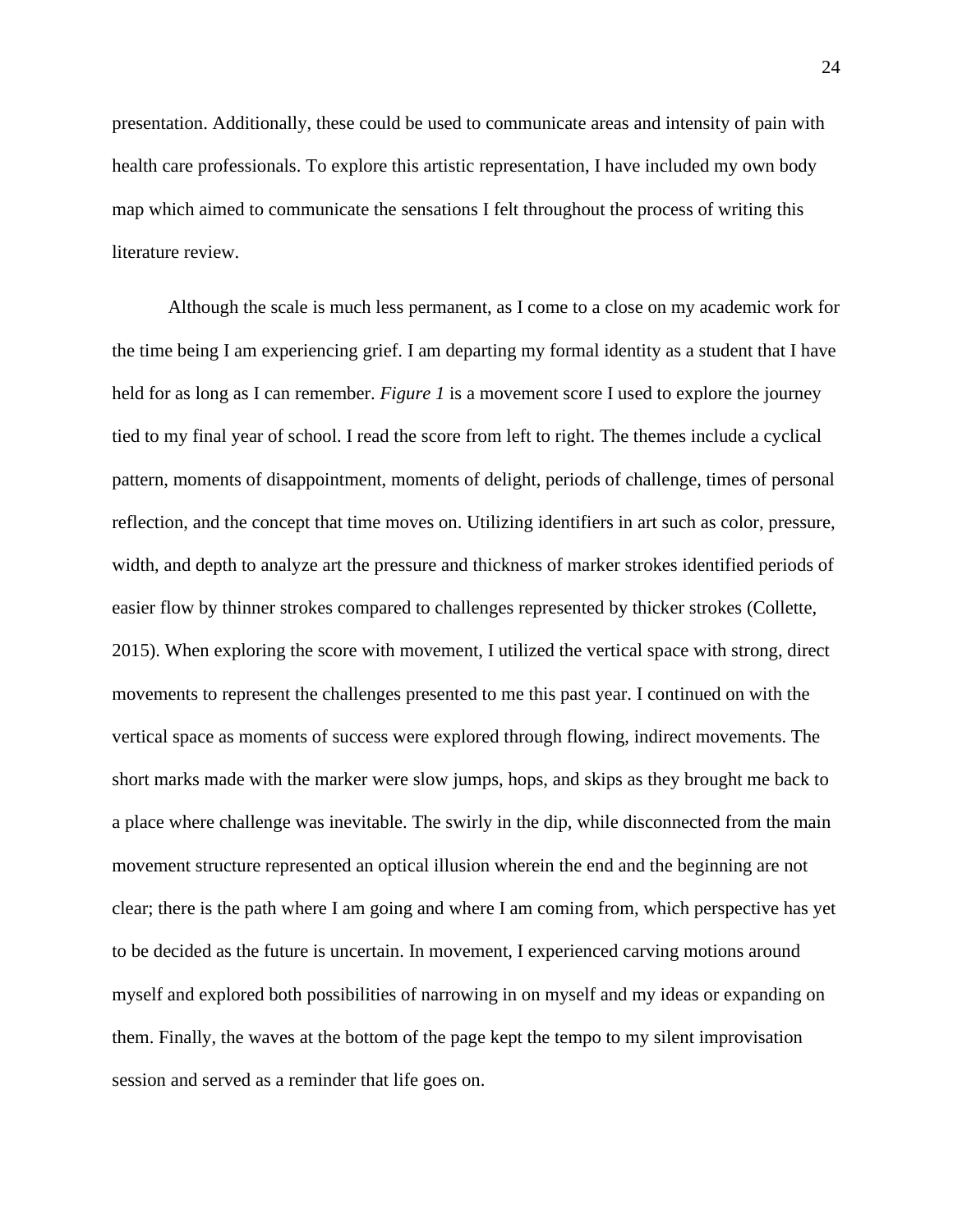### **Figure 1**

#### *Movement Score*



Body maps provide a visual story to an individual's social, emotional, and physical climate. Body maps could also cause body memories to resurface, as they have a history from the beginning of the life cycle (Panhofer & MacDonald, 2015). Storytelling can also be done through body maps, integrating bibliotherapy (D'souza et al., 2021). *Figure 2* is my representation of physical felt sensations, social experiences, and emotional dynamics. My experience producing, reflecting, and writing about my process led me to insights I had not yet made. Themes in my body map corresponded to themes discussed throughout the semester. I also recognized gratitude for the challenges and growth brought to me this year. I feel that my physical presentation this year has not matched my internal experience. Having the chance to explore the internal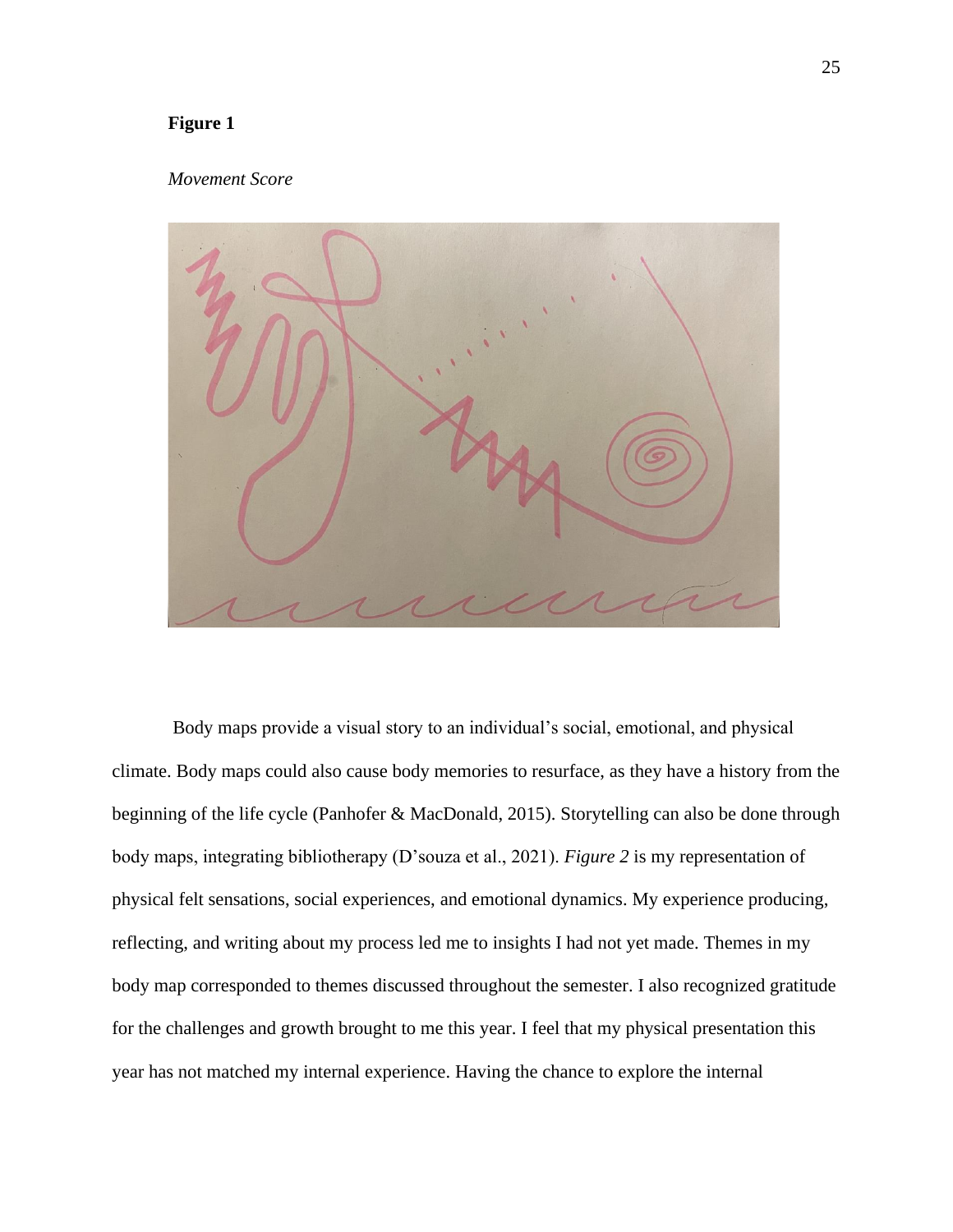experience without thought to shame or doubt allowed me to find resolution in my identity. My own physical limits were outlined in ways I did not recognize until writing a reflection. I imagine for older adults in end-of-life care partaking in an exploration such as this one would yield similar results of insights brought forth by utilizing a new lens.

## **Figure 2**

*Body Map*

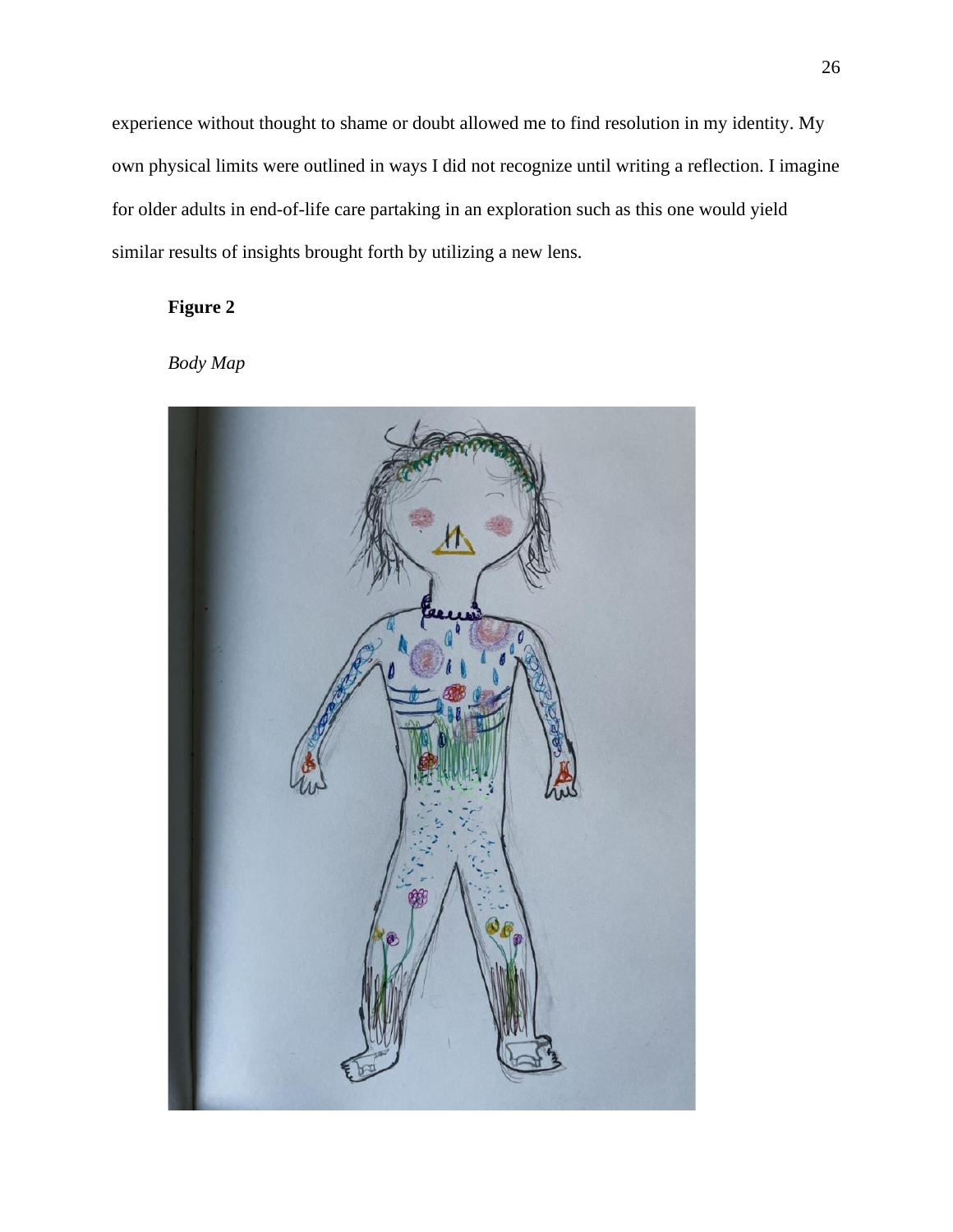Throughout both artistic representations I was able to identify opportunities to combine modalities and with that knowledge I took advantage of the awareness to build new ideas. The integration of art, music, writing, and movement made for a more wholesome experience. Older adults in end-of-life care would benefit from this holistic approach to address complicated emotions that come up during the dying process. McNiff (2009) described an attunement to the art which took participants on a journey to connect more deeply with themselves. If this medley of expression were explored in group work for end-of-life care, participants could support each other in the creative response and foster a sense of community. McNiff (2009) found in group work, the cycle of response led to a support circle of affirmation. Achieving a feeling of connectedness and community is important to end-of-life care as the future is full of unknowns. If expressive arts therapies can come together to support this community, it will aid the transition to afterlife.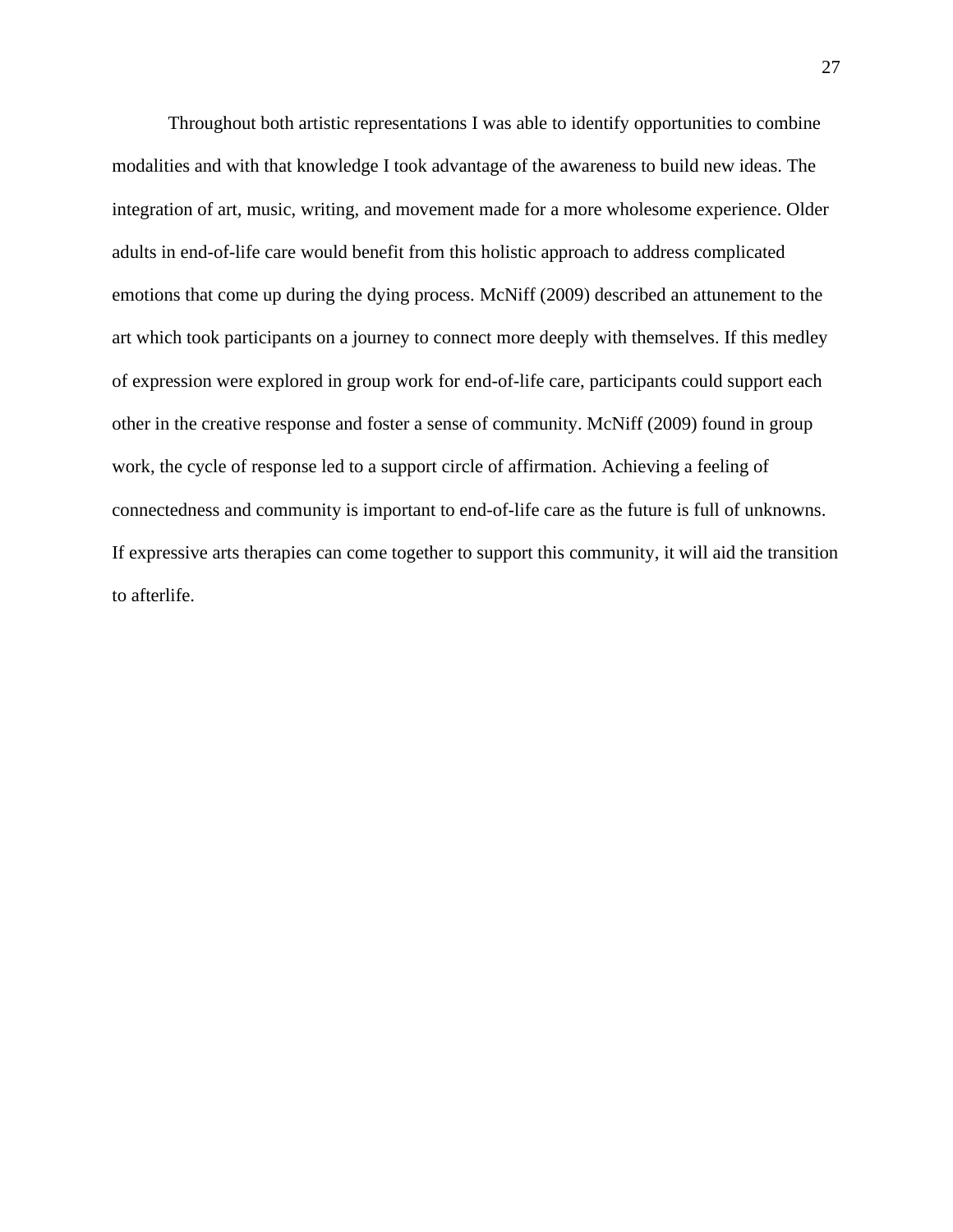#### **References**

American Dance Movement Therapy Association. (2020). *Home.* <https://www.adta.org/>

American Music Therapy Association. (2022). *What is music therapy?* 

<https://www.musictherapy.org/about/musictherapy/>

American Music Therapy Association. (2021). *Music therapy in hospice care.*  [https://www.musictherapy.org/assets/1/7/FactSheet\\_Music\\_Therapy\\_in\\_Hospice\\_Care\\_2](https://www.musictherapy.org/assets/1/7/FactSheet_Music_Therapy_in_Hospice_Care_2021.pdf) [021.pdf](https://www.musictherapy.org/assets/1/7/FactSheet_Music_Therapy_in_Hospice_Care_2021.pdf)

- Art Therapy Credential Board, Inc. (2021). *What is art therapy?* [https://www.atcb.org/what-is](https://www.atcb.org/what-is-art-therapy/)[art-therapy/](https://www.atcb.org/what-is-art-therapy/)
- Berger, R. (2017). Aging in America: Ageism and general attitudes toward growing old and the elderly. *Open Journal of Social Sciences, 5*(8), 183-198. [https://doi-](https://doi-10.4236/jss.2017.58015)[10.4236/jss.2017.58015](https://doi-10.4236/jss.2017.58015)
- Capello, P. P. (2018). Dance/movement therapy and the older adult client: Healing pathways to resilience and community. *American Journal of Dance Therapy*, *40*(1), 164–178. DOI: 10.1007/s10465-018-9270-z
- Chapin, R. K., Gordon, T., Landry, S., & Rachlin, R. (2007). Hospice use by older adults knocking on the door of the nursing facility: Implications for social work practice. *Journal of Social Work in End-of-Life & Palliative Care*, *3*(2), 19–38. [https://doi-org.ezproxyles.flo.org/10.1300/J457v03n02\\_03](https://doi-org.ezproxyles.flo.org/10.1300/J457v03n02_03)

Cherry, K. (2021). *What is expressive arts therapy.* Very Well Mind. [https://www.verywellmind.com/expressive-arts-therapy-definition-types-techniques-and](https://www.verywellmind.com/expressive-arts-therapy-definition-types-techniques-and-efficacy-5197564)[efficacy-5197564](https://www.verywellmind.com/expressive-arts-therapy-definition-types-techniques-and-efficacy-5197564)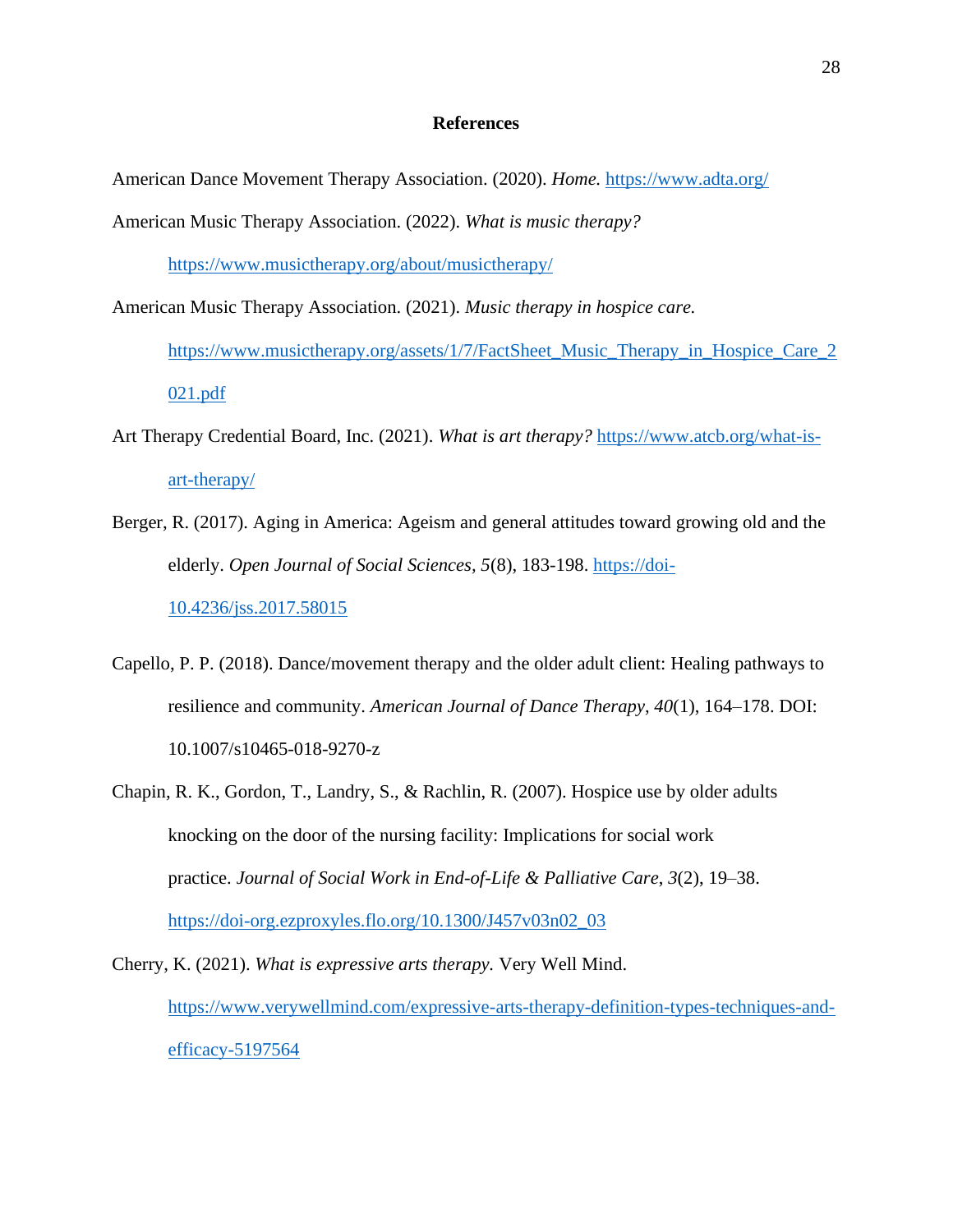Chronic Conditions Warehouse. (2022). *Medicare enrollment charts.* 

[https://www2.ccwdata.org/web/guest/medicare-charts/medicare-enrollment](https://www2.ccwdata.org/web/guest/medicare-charts/medicare-enrollment-charts#:~:text=Medicare%20Enrollment%2C%202019,-Description%3A&text=The%20number%20of%20people%20enrolled%20in%20Medicare%20varied%20by%20state,million%20Medicare%20beneficiaries%20in%202019)[charts#:~:text=Medicare%20Enrollment%2C%202019,-](https://www2.ccwdata.org/web/guest/medicare-charts/medicare-enrollment-charts#:~:text=Medicare%20Enrollment%2C%202019,-Description%3A&text=The%20number%20of%20people%20enrolled%20in%20Medicare%20varied%20by%20state,million%20Medicare%20beneficiaries%20in%202019) [Description%3A&text=The%20number%20of%20people%20enrolled%20in%20Medica](https://www2.ccwdata.org/web/guest/medicare-charts/medicare-enrollment-charts#:~:text=Medicare%20Enrollment%2C%202019,-Description%3A&text=The%20number%20of%20people%20enrolled%20in%20Medicare%20varied%20by%20state,million%20Medicare%20beneficiaries%20in%202019)

[re%20varied%20by%20state,million%20Medicare%20beneficiaries%20in%202019.](https://www2.ccwdata.org/web/guest/medicare-charts/medicare-enrollment-charts#:~:text=Medicare%20Enrollment%2C%202019,-Description%3A&text=The%20number%20of%20people%20enrolled%20in%20Medicare%20varied%20by%20state,million%20Medicare%20beneficiaries%20in%202019)

- Clark, D. (1998). Originating a movement: Cicely Saunders and the development of St. Christopher's Hospice, 1957-1967. *Mortality*, *3*(1), 43–63. [https://doi](https://doi-org.ezproxyles.flo.org/10.1080/713685885)[org.ezproxyles.flo.org/10.1080/713685885](https://doi-org.ezproxyles.flo.org/10.1080/713685885)
- Clark, D. (2007). From margins to centre: A review of the history of palliative care in cancer. *Lancet Oncology*, *8*(5), 430. [https://doi-org.ezproxyles.flo.org/10.1016/S1470-](https://doi-org.ezproxyles.flo.org/10.1016/S1470-2045(07)70138-9) [2045\(07\)70138-9](https://doi-org.ezproxyles.flo.org/10.1016/S1470-2045(07)70138-9)
- Collette, N. (2015). Arteterapia en el final de la vida. Fundamentos y metodología de la intervención en una unidad de cuidados paliativos. *Arteterapia*, *10*(0), 65–85. [https://doi](https://doi-org.ezproxyles.flo.org/10.5209/rev_ARTE.2015.v10.51684)[org.ezproxyles.flo.org/10.5209/rev\\_ARTE.2015.v10.51684](https://doi-org.ezproxyles.flo.org/10.5209/rev_ARTE.2015.v10.51684)
- DeNora, T. (2012). Resounding the great divide: Theorising music in everyday life at the end of life. *Mortality*, *17*(2), 92–105. [https://doi-](https://doi-org.ezproxyles.flo.org/10.1080/13576275.2012.673375)

[org.ezproxyles.flo.org/10.1080/13576275.2012.673375](https://doi-org.ezproxyles.flo.org/10.1080/13576275.2012.673375)

- Dillenbeck, M., & Hammond-Meiers, J. A. (2009). Death and dying: Implications for dance/movement therapy. *American Journal of Dance Therapy*, *31*(2), 95. [https://doi](https://doi-org.ezproxyles.flo.org/10.1007/s10465-009-9074-2)[org.ezproxyles.flo.org/10.1007/s10465-009-9074-2](https://doi-org.ezproxyles.flo.org/10.1007/s10465-009-9074-2)
- D'souza, N. A., Guzder, J., Hickling, F., & Groleau, D. (2021). Mapping the body, voicing the margins: Using body maps to understand children's embodied experiences of violence in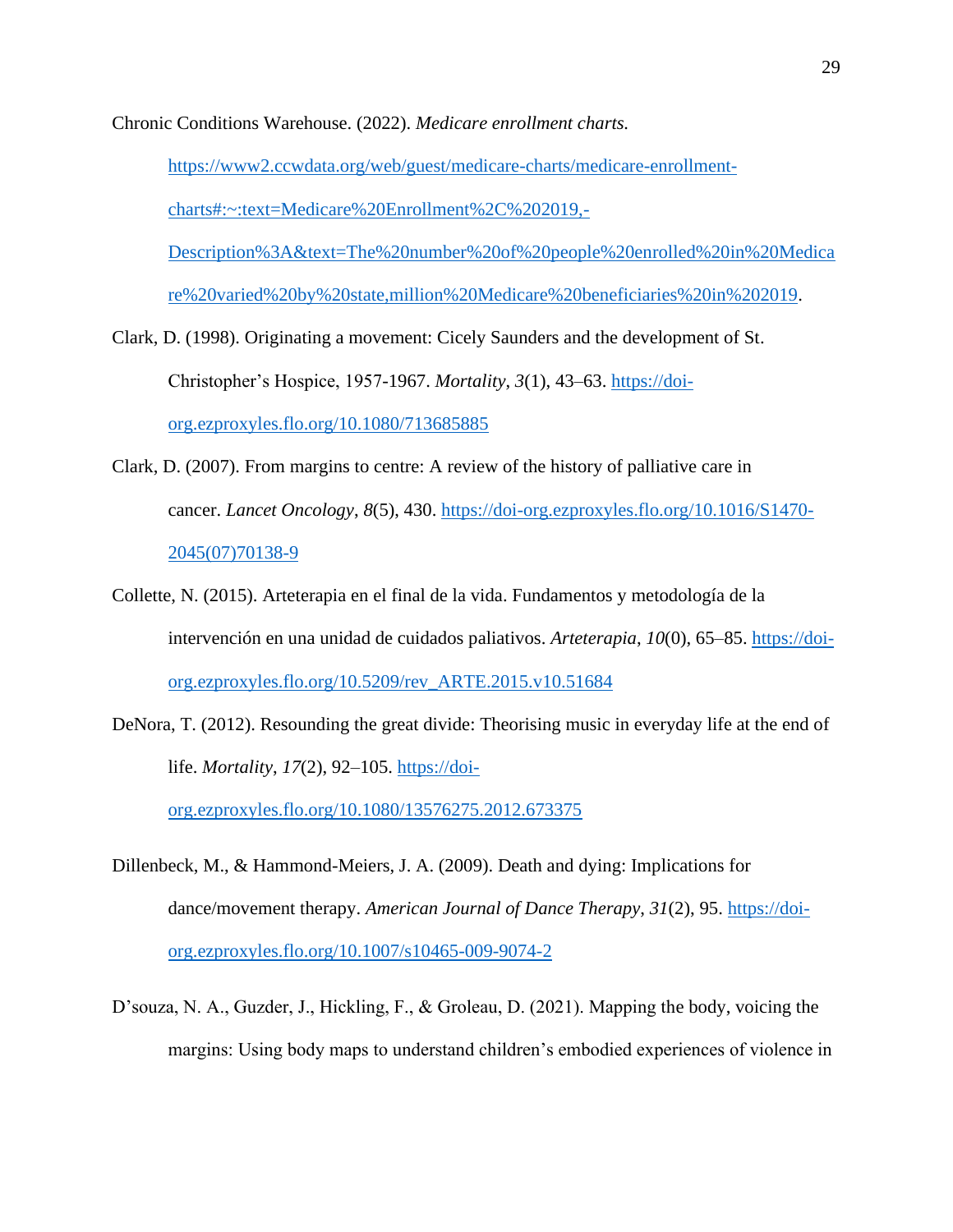Kingston, Jamaica. *Children & Society*, *35*(2), 179. [https://doi-](https://doi-org.ezproxyles.flo.org/10.1111/chso.12413)

[org.ezproxyles.flo.org/10.1111/chso.12413](https://doi-org.ezproxyles.flo.org/10.1111/chso.12413)

- Forrest, L. C. (2000). Addressing issues of ethnicity and identity in palliative care through music therapy practice. *Australian Journal of Music Therapy*, *11*, 23.
- Givens, S. J. (2008). Home hospice art therapy: Re-storying the therapist as an invited guest. *Art Therapy: Journal of the American Art Therapy Association*, *25*(3), 134–136. DOI: 10.1080/07421656.2008.10129601
- Graves-Alcorn, S. L., & Green, E. J. (2014). The expressive arts therapy continuum: History and theory. In Green, E. J., & Drewes, A. (Eds.), *Integrating expressive arts and play therapy with children and adolescents* (pp. 1-16). John Wiley & Sons, Inc.
- Heartplay. (2021). *Home.<https://www.heartplayprogram.org/>*

Heath, B., & Lings, J. (2012). Creative songwriting in therapy at the end of life and in bereavement. *Mortality, 17*(2), 106-118. [https://doi](https://doi-org.ezproxyles.flo.org/10.1080/13576275.2012.673381)[org.ezproxyles.flo.org/10.1080/13576275.2012.673381](https://doi-org.ezproxyles.flo.org/10.1080/13576275.2012.673381)

- Hogan, B. E. (1998). Approaching the end of life: a role for music therapy within the context of palliative care models. *Australian Journal of Music Therapy*, *9*, 18.
- Robinson, S., & Howatson-Jones, L. (2014). Children's views of older people. *Journal of Research in Childhood Education*, *28*(3), 293. [https://doi-](https://doi-org.ezproxyles.flo.org/10.1080/02568543.2014.912995)

[org.ezproxyles.flo.org/10.1080/02568543.2014.912995](https://doi-org.ezproxyles.flo.org/10.1080/02568543.2014.912995)

International Expressive Arts Therapy Association. (2017). *About us.<https://www.ieata.org/>*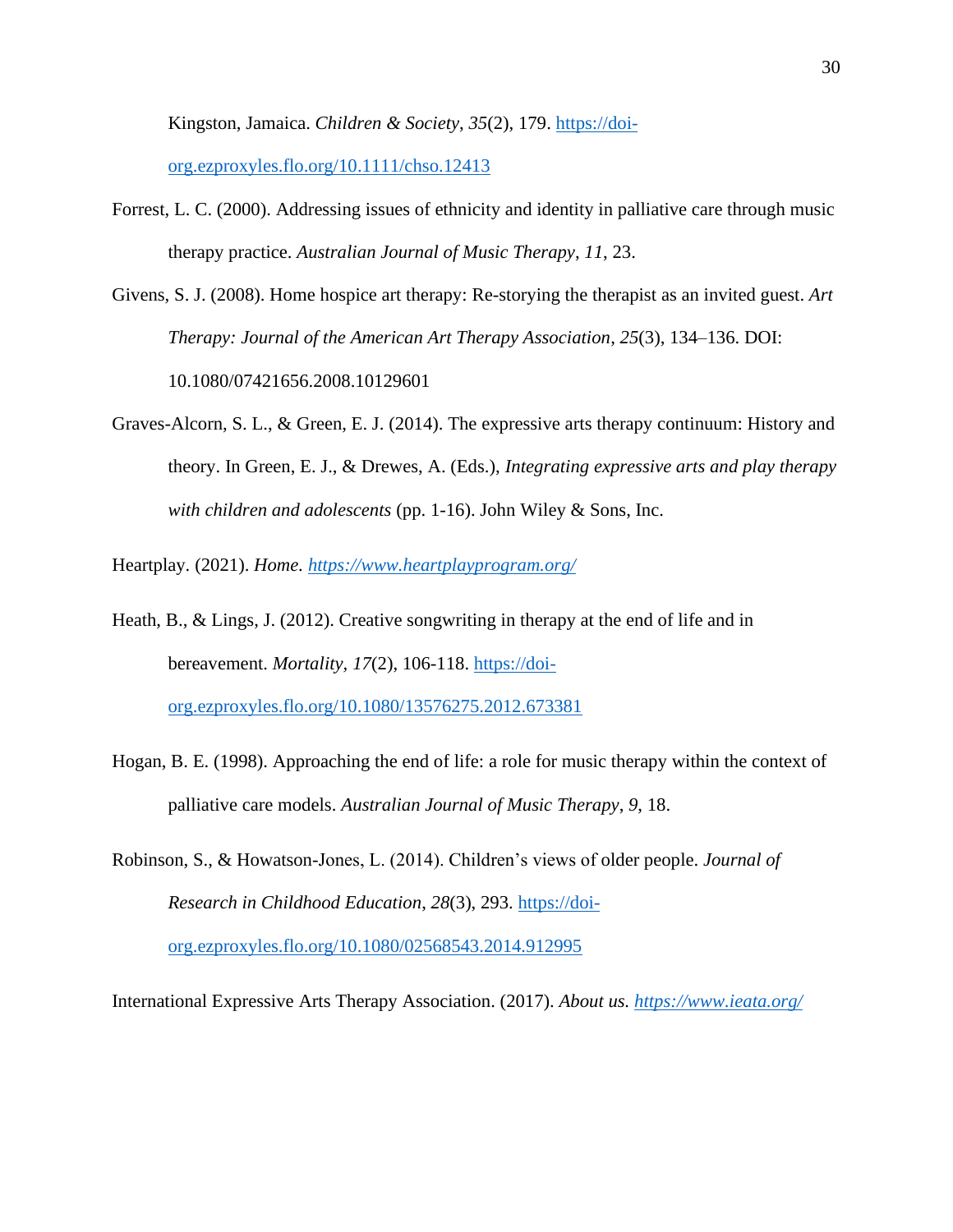- Kates, J., Gerolamo, A., & Pogorzelska-Maziarz, M. (2020). The impact of COVID-19 on the hospice and palliative care workforce. *Public Health Nursing, 38*(3), 459-463. <https://doi.org/10.1111/phn.12827>
- Kelly, D. (2019). Enacting embodied memory theater in an intuitive inquiry study of therapeutic space for the dying. *The Humanistic Psychologist, 47*(2), 158– 180. [https://doi.org/10.1037/hum0000116](https://psycnet.apa.org/doi/10.1037/hum0000116)
- Lindberg, S. (2021). *What is bibliotherapy?* Verywellmind. <https://www.verywellmind.com/what-is-bibliotherapy-4687157>

Lumara. (2022). *Welcome.* <https://lumarasociety.org/>

- Malchiodi, C. (2003). Expressive arts therapy and multimodal approaches. In *Handbook of art therapy* (pp. 106-119). The Guildford Press.
- McNamara, L. C., Okoniewski, W., Maurer, S. H., Moehling, K., Hall, D. E., & Schenker, Y. (2020). "Give them the door but don't push them through it": Family attitudes toward physician-led spiritual care in pediatric palliative medicine. *Journal of Religion & Health*, *59*(6), 2899–2917. [https://doi-org.ezproxyles.flo.org/10.1007/s10943-020-00991](https://doi-org.ezproxyles.flo.org/10.1007/s10943-020-00991-z) [z](https://doi-org.ezproxyles.flo.org/10.1007/s10943-020-00991-z)
- McNiff, S. (2009). *Integrating the arts in therapy: history, theory, and practice*. Charles C. Thomas.
- Miller, N. (2001). *Swingin' at the savoy.* Temple University Press.
- National Hospice and Palliative Care Organization. (2018). Guidelines for bereavement care in hospice: An invaluable professional resource. *Newsline,* 6-12.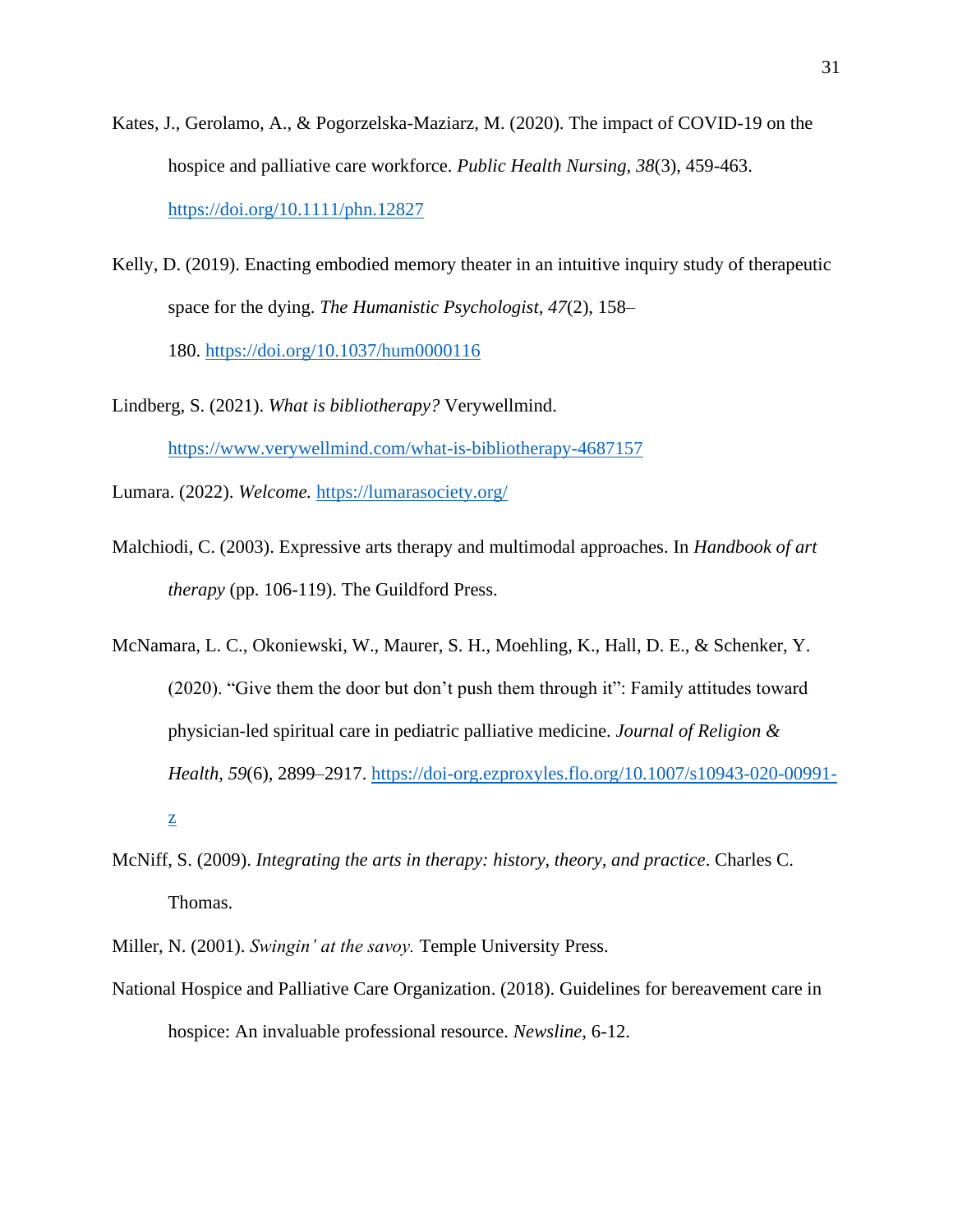National Hospice and Palliative Care Organization. (2019). *Types of Care.* Caring Info.

<https://www.caringinfo.org/types-of-care/>

North American Drama Therapy Association. (2022). *What is drama therapy?*  <https://www.nadta.org/what-is-drama-therapy.html>

Nelson-Becker, H. B. (2006). Voices of resilience: Older adults in hospice care. *Journal of Social Work in End-of-Life & Palliative Care*, *2*(3), 87–106. [https://doi](https://doi-org.ezproxyles.flo.org/10.1300/J457v02n03_07)[org.ezproxyles.flo.org/10.1300/J457v02n03\\_07](https://doi-org.ezproxyles.flo.org/10.1300/J457v02n03_07)

Nelson-Becker, H. (2013). Spirituality in end-of-life and palliative care: What matters? *Journal of Social Work in End-of-Life & Palliative Care*, *9*(2/3), 112–116. [https://doi](https://doi-org.ezproxyles.flo.org/10.1080/15524256.2013.794000)[org.ezproxyles.flo.org/10.1080/15524256.2013.794000](https://doi-org.ezproxyles.flo.org/10.1080/15524256.2013.794000)

- Newcomb, M. M., & Centeno, I. M. (2020). Research in creative arts therapies: When counselling and the arts meet. *Canadian Journal of Counselling & Psychotherapy / Revue Canadienne de Counseling et de Psychothérapie*, *54*(3), 188–196.
- Omilion-Hodges, L. M., & Swords, N. M. (2017). The grim reaper, hounds of hell, and dr. death: The role of storytelling for palliative care in competing medical meaning systems. *Health Communication*, *32*(10), 1272–1283. [https://doi-](https://doi-org.ezproxyles.flo.org/10.1080/10410236.2016.1219928)

[org.ezproxyles.flo.org/10.1080/10410236.2016.1219928](https://doi-org.ezproxyles.flo.org/10.1080/10410236.2016.1219928)

Panhofer, M. & MacDonald, J. (2016). Moving until the end of our days palliative care through dance movement. *Arteterapia*, *10*, 51–64. [https://doi-](https://doi-org.ezproxyles.flo.org/10.5209/rev_ARTE.2015.v10.51683)

[org.ezproxyles.flo.org/10.5209/rev\\_ARTE.2015.v10.51683](https://doi-org.ezproxyles.flo.org/10.5209/rev_ARTE.2015.v10.51683)

Pommeret, S., Chrusciel, J., Verlaine, C., Filbet, M., Tricou, C., Sanchez, S., & Hannetel, L. (2019). Music in palliative care: A qualitative study with patients suffering from cancer. *BMC Palliative Care, 18*(78), 1-6.<https://doi.org/10.1186/s12904-019-0461-2>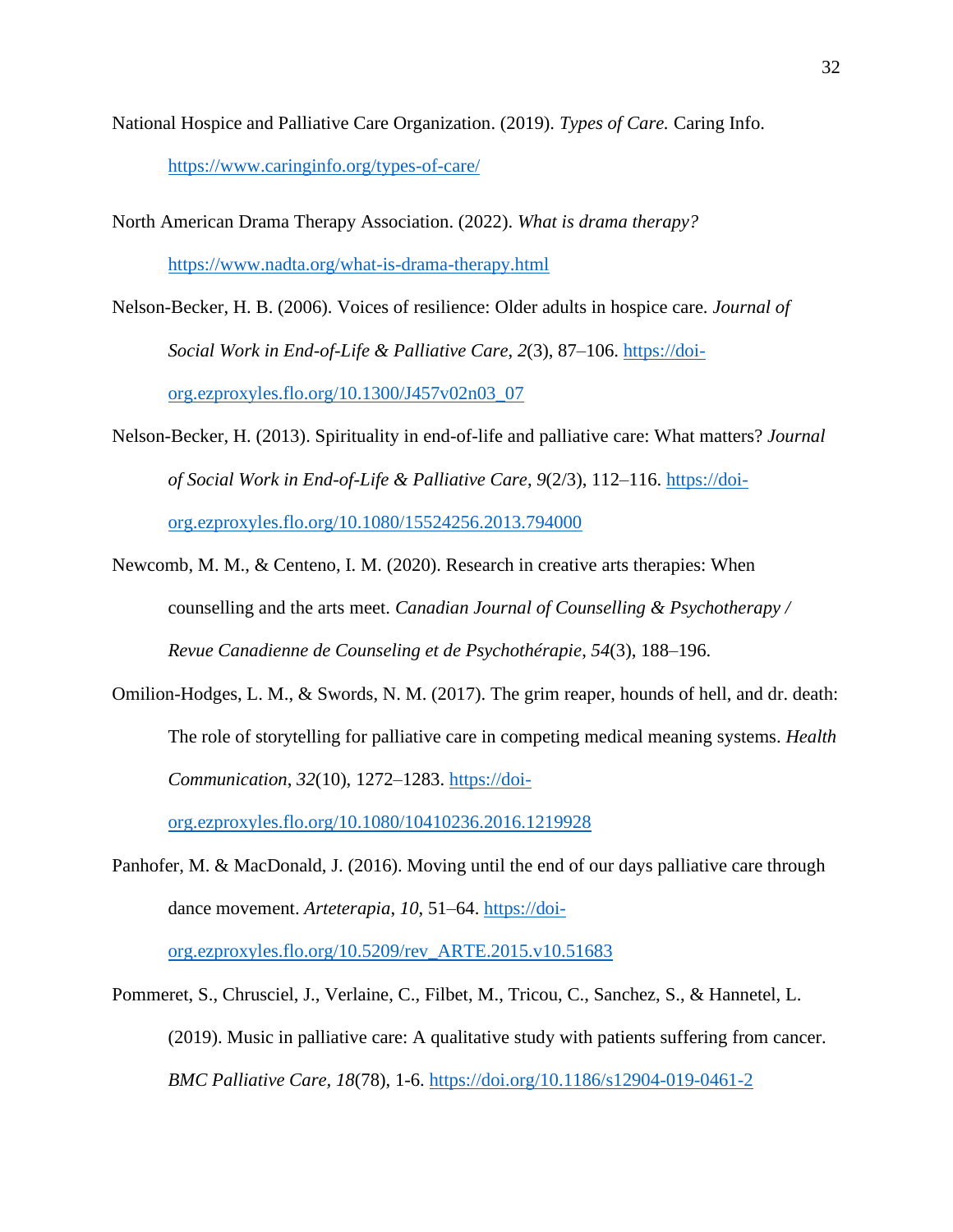- Redhouse, R. (2015) Life-story; meaning making through dramatherapy in a palliative care context. *Dramatherapy, 36*(2-3), 66-80, DOI: [10.1080/02630672.2014.996239](https://doi.org/10.1080/02630672.2014.996239)
- Ross, J. (2007). *Anna Halprin. [electronic resource]:experience as dance*. University of California Press.
- Rusch, R., Greenman, J., Scanlon, C., Horne, K., & Jonas, D. F. (2020). Bibliotherapy and bereavement: Harnessing the power of reading to enhance family coping in pediatric palliative care. *Journal of Social Work in End-of-Life & Palliative Care, 16*(2), 85-98. <https://doi.org/10.1080/15524256.2020.1745728>
- Russo, S. (2018) Meeting through touch*. Dramatherapy*, *39*(2), 113-122, DOI: 10.1080/02630672.2018.1484150
- Safrai, M. (2013). Art Therapy in Hospice: A Catalyst for Insight and Healing. *Art Therapy: Journal of the American Art Therapy Association*, *30*(3), 122–129. DOI: 10.1080/07421656.2013.819283
- Soufineyestani, M., Khan, A., & Sufineyestani, M. (2021). Impacts of music intervention on dementia: A review using meta-narrative method and agenda for future research. *Neurology International, 13*(1), 1.<http://dx.doi.org/10.3390/neurolint13010001>
- St. Christopher's. (2022). *Dame Cicely Saunders.*

<https://www.stchristophers.org.uk/about/damecicelysaunders>

- Suantak Demkhosei Vaiphei. (2019). The importance of holistic assessment in palliative end-oflife care and quality health outcomes. *Ķazaķstannyṇ Klinikalyķ Medicinasy*, *3*(53), 6–10. <https://doi-org.ezproxyles.flo.org/10.23950/1812-2892-JCMK-00700>
- Suantak Demkhosei Vaiphei, & Devendra Singh Sisodia. (2019). The emerging needs of effective communication in palliative end-of-life care: a qualitative review. *Ķazaķstannyṇ*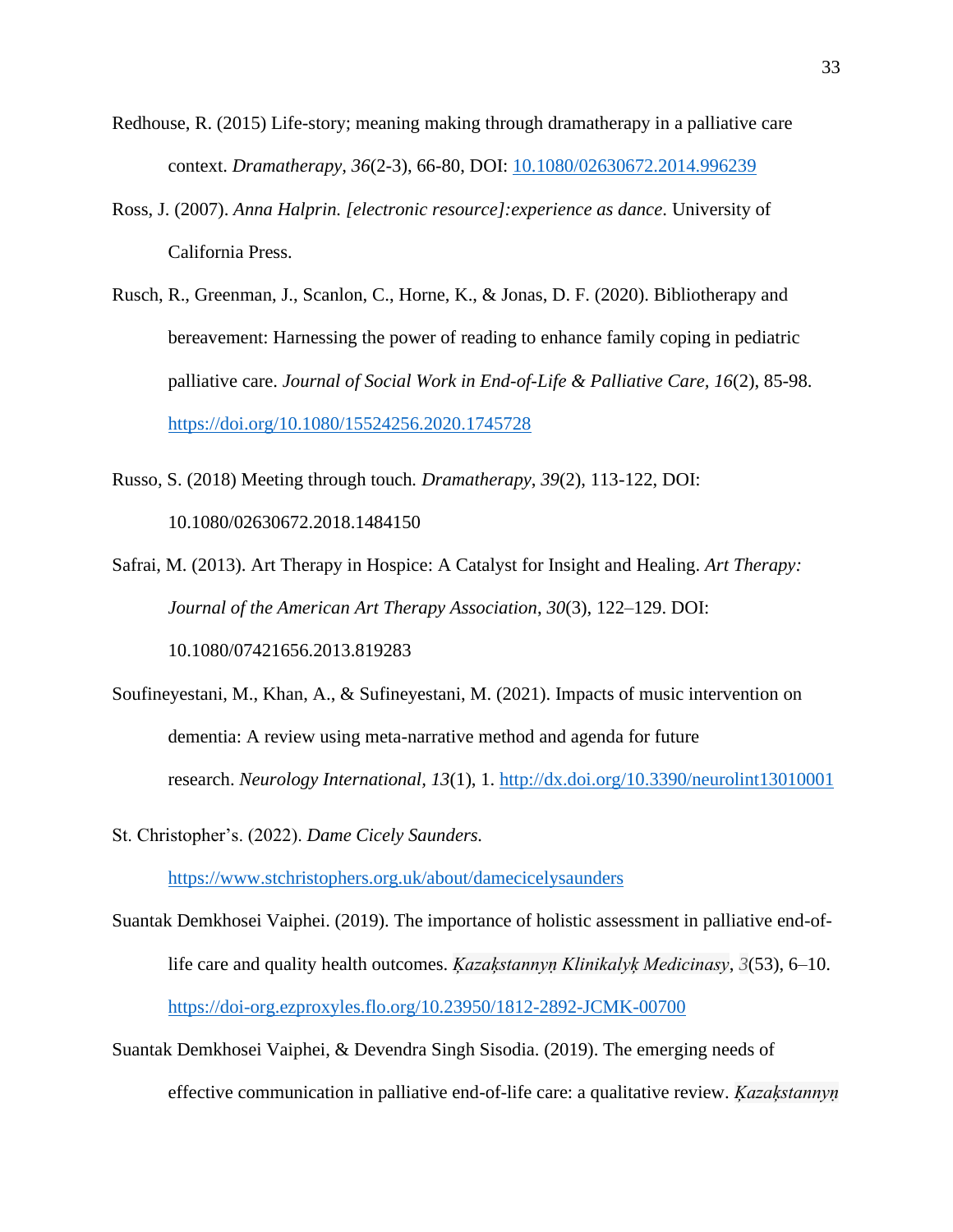*Klinikalyķ Medicinasy*, *3*(53), 11–15. [https://doi-org.ezproxyles.flo.org/10.23950/1812-](https://doi-org.ezproxyles.flo.org/10.23950/1812-2892-JCMK-00704) [2892-JCMK-00704](https://doi-org.ezproxyles.flo.org/10.23950/1812-2892-JCMK-00704)

Tribune India. (2020, July 1). *Thought for the day.* The Tribune: Voice of the People. [https://www.tribuneindia.com/news/thought-for-the-day/death-may-be-the-greatest-of](https://www.tribuneindia.com/news/thought-for-the-day/death-may-be-the-greatest-of-all-human-blessings-%E2%80%94-socrates-106961#:~:text=Death%20may%20be%20the%20greatest,%E2%80%94%20Socrates)[all-human-blessings-%E2%80%94-socrates-](https://www.tribuneindia.com/news/thought-for-the-day/death-may-be-the-greatest-of-all-human-blessings-%E2%80%94-socrates-106961#:~:text=Death%20may%20be%20the%20greatest,%E2%80%94%20Socrates)

[106961#:~:text=Death%20may%20be%20the%20greatest,%E2%80%94%20Socrates](https://www.tribuneindia.com/news/thought-for-the-day/death-may-be-the-greatest-of-all-human-blessings-%E2%80%94-socrates-106961#:~:text=Death%20may%20be%20the%20greatest,%E2%80%94%20Socrates)

Turner, K., Tookman, A., Bristowe, K., & Maddocks, M. (2016). "I am actually doing something to keep well. That feels really good:" Experiences of exercise within hospice care. *Progress in Palliative Care, 24*(4), 204-212.

<https://doi.org/10.1080/09699260.2015.1123441>

- Weiner, S. (2020). What's in a number? Looking at life expectancy in the US. *Harvard Health Publishing.* [https://www.health.harvard.edu/blog/whats-in-a-number-looking-at-life](https://www.health.harvard.edu/blog/whats-in-a-number-looking-at-life-expectancy-in-the-us-2020020718871)[expectancy-in-the-us-2020020718871](https://www.health.harvard.edu/blog/whats-in-a-number-looking-at-life-expectancy-in-the-us-2020020718871)
- Woloszyn, N., Wiśniowska-Szurlej, A., Grzegorczyk, J., & Kwolek, A. (2021). The impact of physical exercises with elements of dance movement therapy on the upper limb grip strength and functional performance of elderly wheelchair users living in nursing homes – A randomized control trial. *BMC Geriatrics, 21*(1), 1-14. [https://doi:10.1186/s12877-](https://doi:10.1186/s12877-021-02368-7) [021-02368-7](https://doi:10.1186/s12877-021-02368-7)
- World Health Organization. (2020). *Palliative care.* Retrieved February 17, 2022, from <https://www.who.int/news-room/fact-sheets/detail/palliative-care>